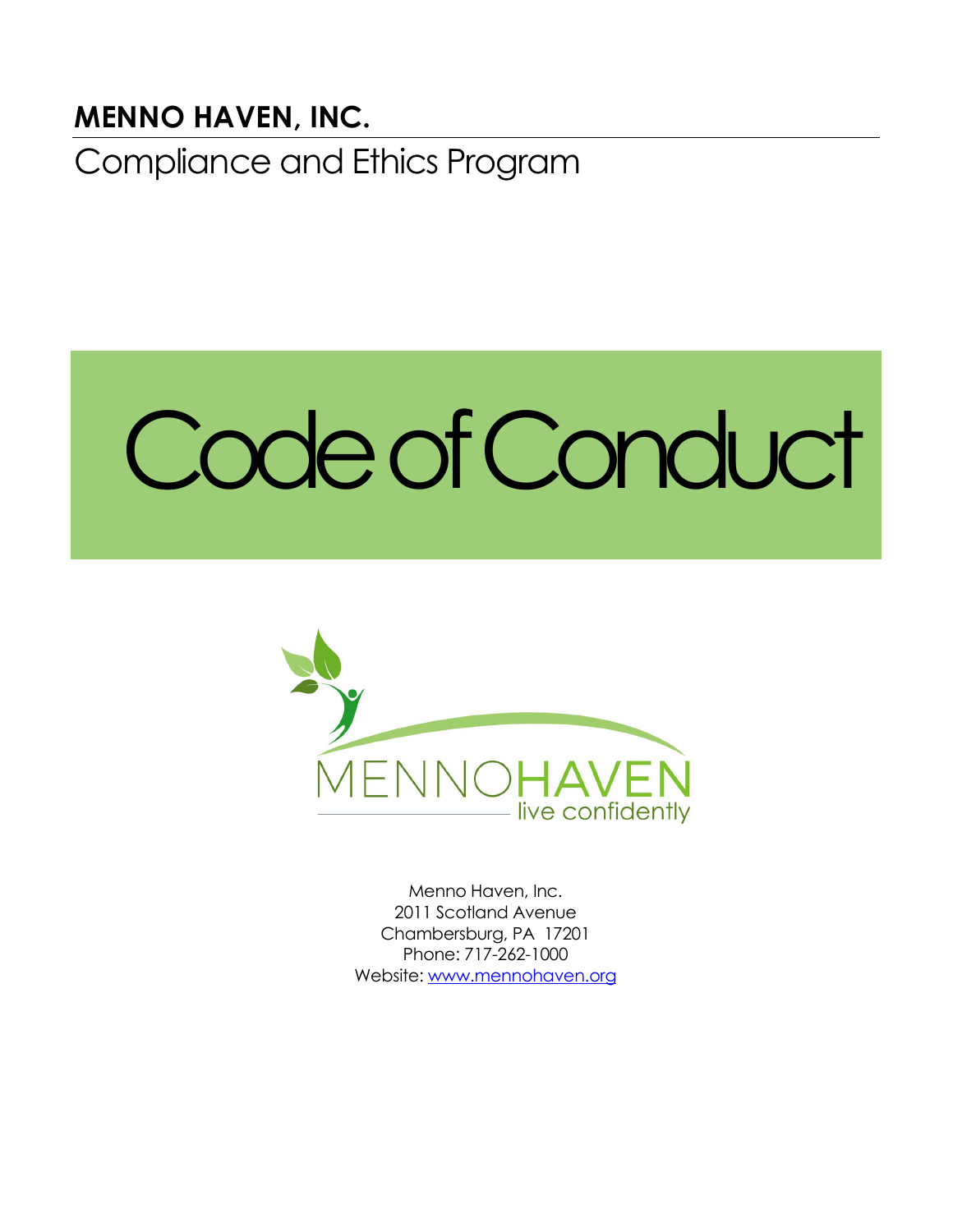# Please note that the Table of Contents is set-up as a table and the page numbers will update once all edits are made. To update- go to Reference tab and "Update"

#### **Table of Contents**

| Hiring and Employment Practices Error! Bookmark not defined.             |  |
|--------------------------------------------------------------------------|--|
|                                                                          |  |
| Licensure and/or Certification Verification Error! Bookmark not defined. |  |
|                                                                          |  |
|                                                                          |  |
|                                                                          |  |
|                                                                          |  |
|                                                                          |  |
|                                                                          |  |
|                                                                          |  |
|                                                                          |  |
|                                                                          |  |
|                                                                          |  |
|                                                                          |  |
|                                                                          |  |
|                                                                          |  |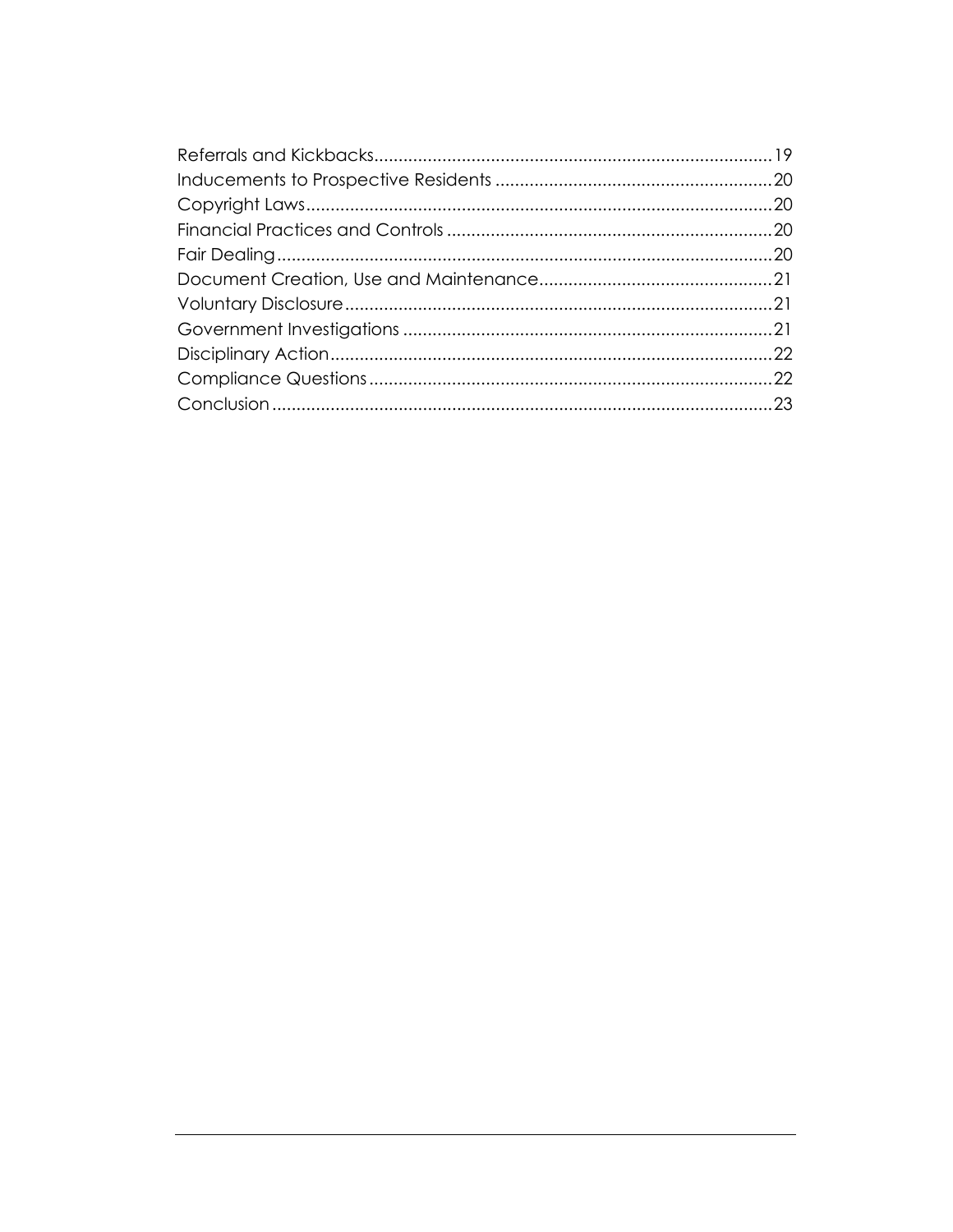# MENNO HAVEN, INC.

#### <span id="page-3-0"></span>**Scope of our Program**

Our Compliance and Ethics Program Code of Conduct covers the compliance issues, laws and regulations, and guidelines that are relevant to a provider of senior services including Senior Living Communities that provide a wide range of healthcare services. This includes but is not limited to Medicare and Medicaid regulatory issues; guidelines from the Office of Inspector General, Internal Revenue Service, and the Office of Civil Rights of the Department of Health and Human Services, Occupational Safety and Health Administration; as well as other federal and state regulatory and business issues. The program fosters a culture of compliance that promotes legal and ethical behavior in the workplace by creating processes that detect and prevent fraud, waste, abuse, and policy violations. **The Code of Conduct is supported by our compliance policies and procedures and should be read and understood jointly with those policies and procedures.**

We use the term TEAM MEMBER to define the various individuals who are associated with Menno Haven**.** All individuals, including employees, contractors, volunteers, directors, and officers are members of our team in providing care and services to our residents. We use the term Resident to refer to individuals who receive the various types of healthcare and other services that we provide.

Any questions regarding the policies in this Code of Conduct, compliance policies, or related references, should be directed to your immediate supervisor, the Compliance Official, a member of the Compliance Committee, or the Compliance Officer.

Menno Haven is a Continuing Care Retirement Community licensed under the laws of Pennsylvania to provide the following services:

- Skilled Nursing
- Personal Care
- Residential Living
- Independent Living
- Home Care
- Adult Day Care
- Physician Services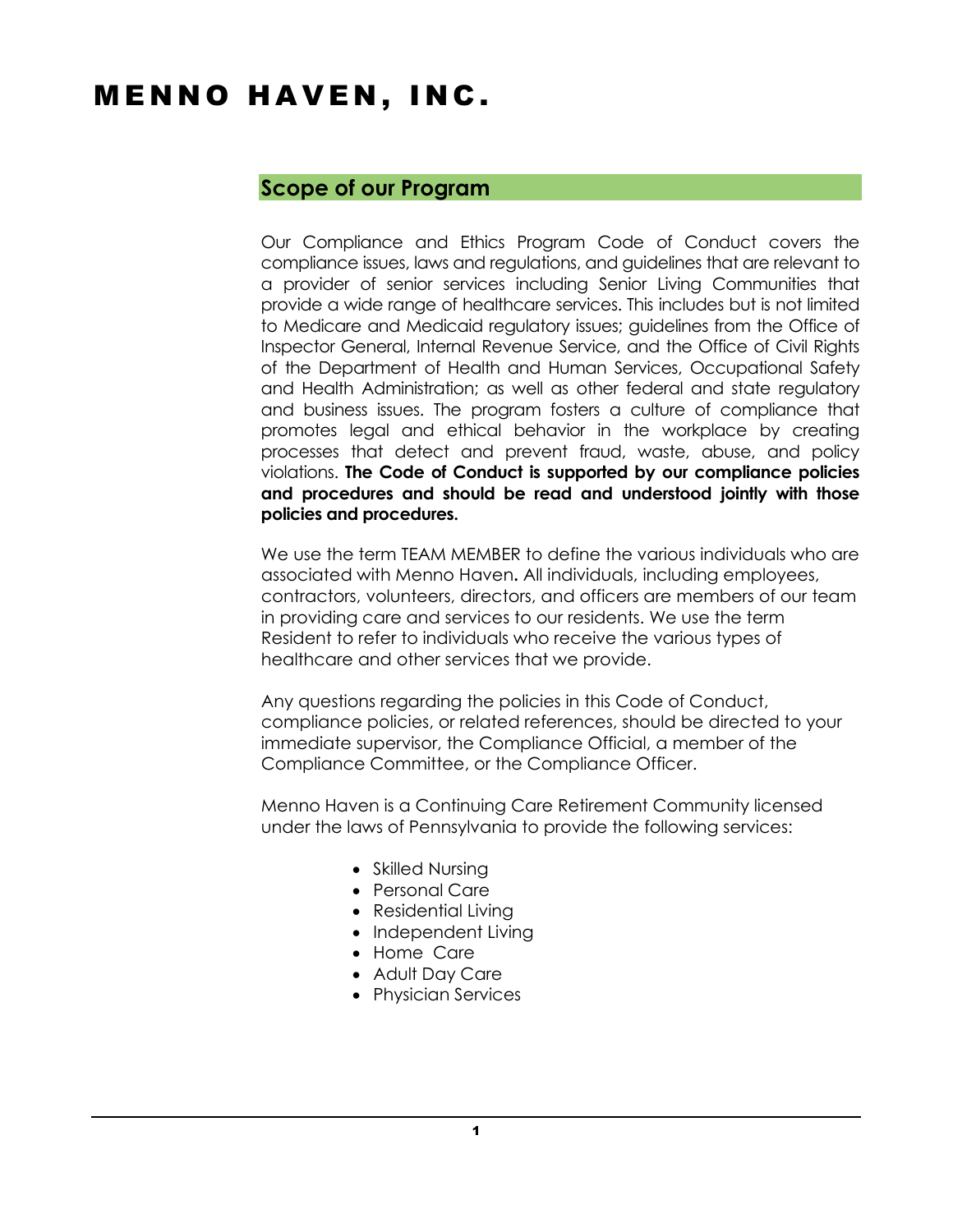#### <span id="page-4-0"></span>**Compliance Officer**

The Friends Services for the Aging (FSA) Vice President of Compliance, Karla Dreisbach, CHC, CHPC, serves as our Compliance Officer. She has the responsibility to assist the Compliance Official, the CEO, and the Board of Directors in designing and overseeing efforts in establishing, maintaining, and monitoring compliance within our organization.

The Compliance Officer works with our Executive Directors and our Compliance Official and has direct reporting responsibility to the Board of Directors. The Compliance Officer is responsible for continued coordination with the Compliance Official for the development, implementation, training, monitoring, and enforcement activities related to the overall compliance program. The Compliance Officer is assisted by Peace Church Compliance Program (PCCP) Compliance Managers and Compliance Specialists in providing services to our organization.

#### <span id="page-4-1"></span>**Compliance Program Management**

Our Board of Directors, through the CEO, carries the overall responsibility for creating a culture that values and emphasizes compliance and integrity.

Roger Beins, has been appointed by the Chief Executive Officer and Board of Directors as the Compliance Official and is responsible for coordinating the day-to-day compliance activities in conjunction with the Compliance Officer. These activities include audits, responses to hotline calls, and leading the organization's Compliance Committee. As a function of this role, the Compliance Official also functions as the Privacy Officer. Steve Vancza, Director of Information Services, functions as our Security Officer.

The **Menno Haven Compliance Committee** is comprised of members of the management team and other key staff positions. The Compliance Official is the chairperson for this committee. The committee meets at least quarterly, and more frequently as needed.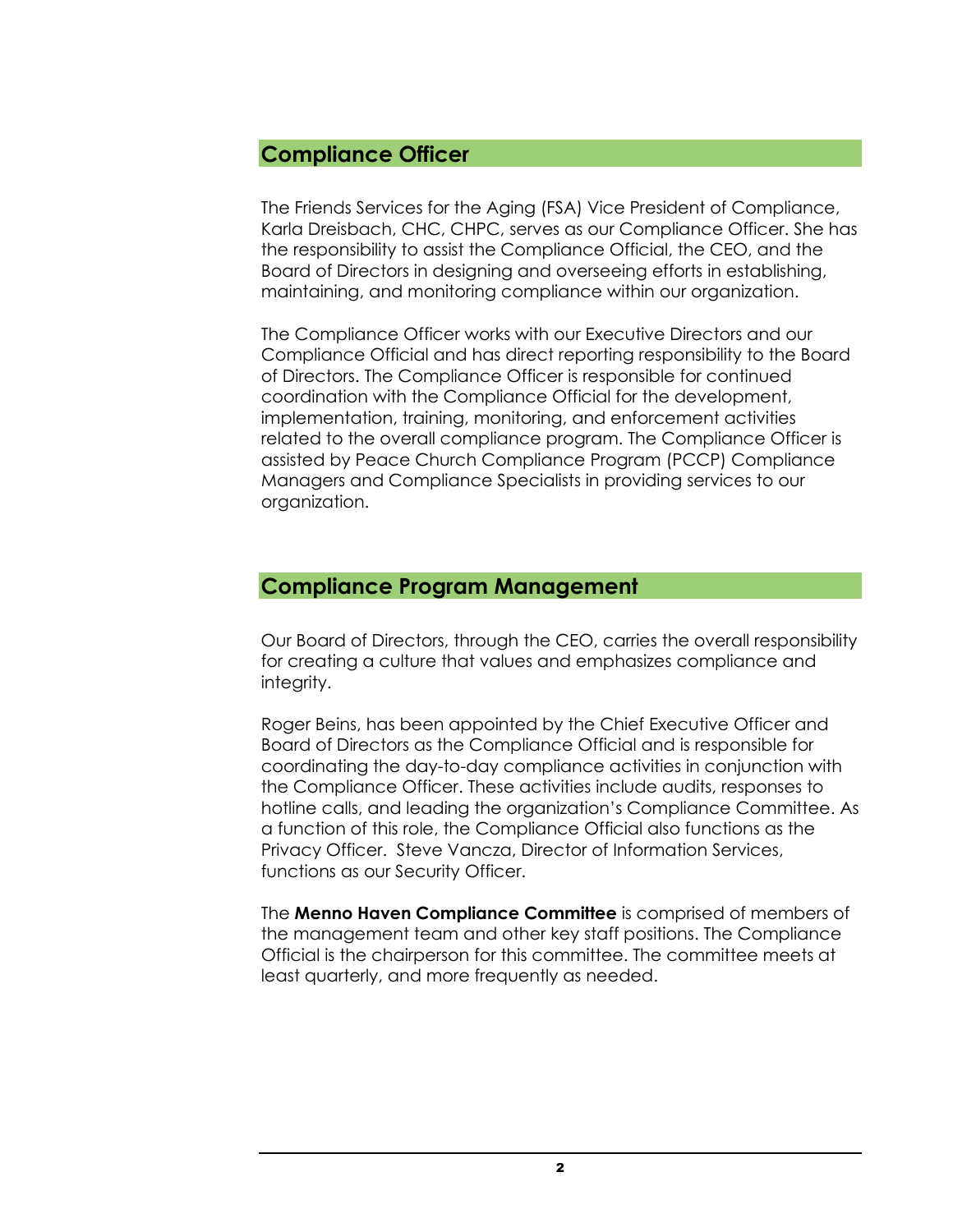# **FROM THE CHIEF EXECUTIVE OFFICER**

Dear TEAM MEMBERS:

We have a long tradition of providing healthcare services to older adults in a way that demonstrates Christian love and compassion. We strive to follow our faith-based heritage of ethical and moral decision making in the care we provide. This heritage enables us to share our values with the residents we serve.

The healthcare industry is constantly changing and being impacted by numerous laws and regulations. In our desire to establish a workplace that complies with these laws and regulations, we have developed a Compliance and Ethics Program that supports Menno Haven team members in making the right decisions. This document, called the Code of Conduct, represents the primary focus for our Compliance and Ethics Program. The Code of Conduct not only reflects our heritage and values but also serves as a bold statement that influences how we enhance a resident's quality of life.

The Compliance and Ethics Program and the Code of Conduct exist to guide our normal decisions that are both ethical and compliant with applicable laws, statutes, and regulations. Our Code of Conduct does not replace each person's obligation in making wise, fair, and honest decisions. It is intended to explain our personal and organizational responsibility and to reflect those areas in which improper or unwise decisions can harm our entire organization and impair our commitment to share Christian love and compassion to those we serve.

We value your contribution to the residents and appreciate your support in properly maintaining the most ethical workplace possible. We commend you for your commitment to honesty and integrity, which are also part of Menno Haven's values. Each team member is responsible for helping to protect our work environment and its compliance with laws and regulations. I thank you for your commitment and contribution to Menno Haven's mission, values and, most importantly, to our residents.

Sincerely,

Hugh Davis, CEO and the Menno Haven Board of Directors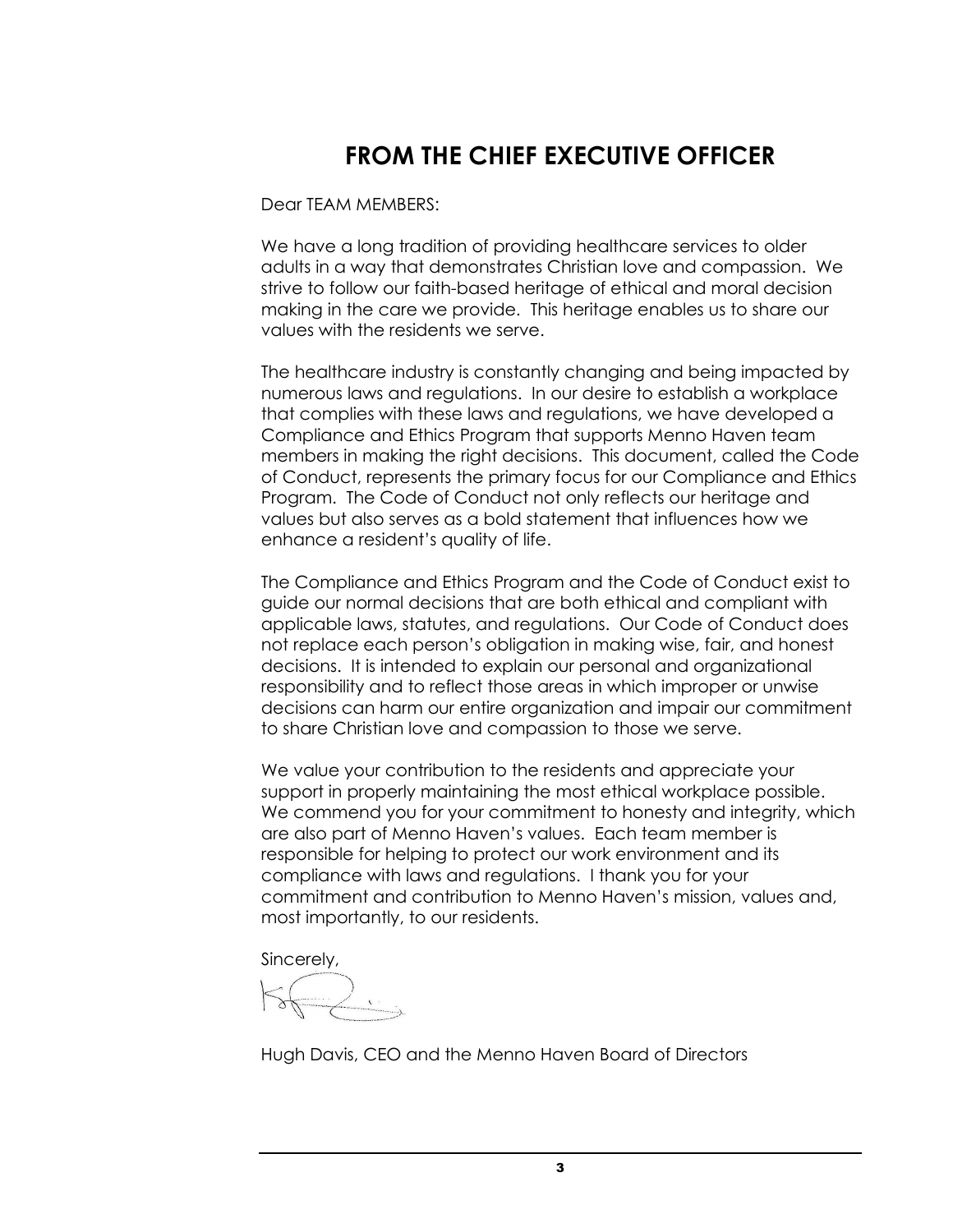#### <span id="page-6-0"></span>**Introduction**

The Code of Conduct is the foundation of the Compliance and Ethics Program. The Code of Conduct is a guide to appropriate workplace behavior; it will help you make the right decisions if you are not sure how to respond to a situation. All TEAM MEMBERS must comply with both the spirit and the letter of all federal, state, and local laws and regulations that apply to the healthcare and other services that our organization provides, as well as all laws that apply to our business dealings. Violations of these laws and regulations can result in severe penalties for us and the individuals we do work with including financial penalties, exclusion from participation in government programs, and, in some cases, imprisonment.

As TEAM MEMBERS, we share a commitment to legal, ethical, and professional conduct in everything that we do. We support these commitments in our work each day, whether we care for residents, order supplies, prepare meals, keep records, pay invoices, or make decisions about the future of our organization.

**The** *success of Menno Haven as a provider of healthcare and other services depends on you, your personal and professional integrity, your responsibility to act in good faith, and your obligation to do the right things for the right reasons*.

The Compliance and Ethics Program provides principles and standards to guide you in meeting your legal, ethical, and professional responsibilities. As a TEAM MEMBER, you are responsible for supporting the Compliance and Ethics Program in every aspect of your workplace behavior. Your continued working relationship with our organization includes understanding and adhering to the Compliance and Ethics Program.

The Code of Conduct discusses the importance of:

*Care Excellence* – providing quality, compassionate, respectful, and clinically-appropriate care.

*Professional Excellence* – maintaining ethical standards of healthcare and business practices.

*Regulatory Excellence* – complying with federal and state laws, regulations, and guidelines that govern healthcare, housing services, and other services we provide.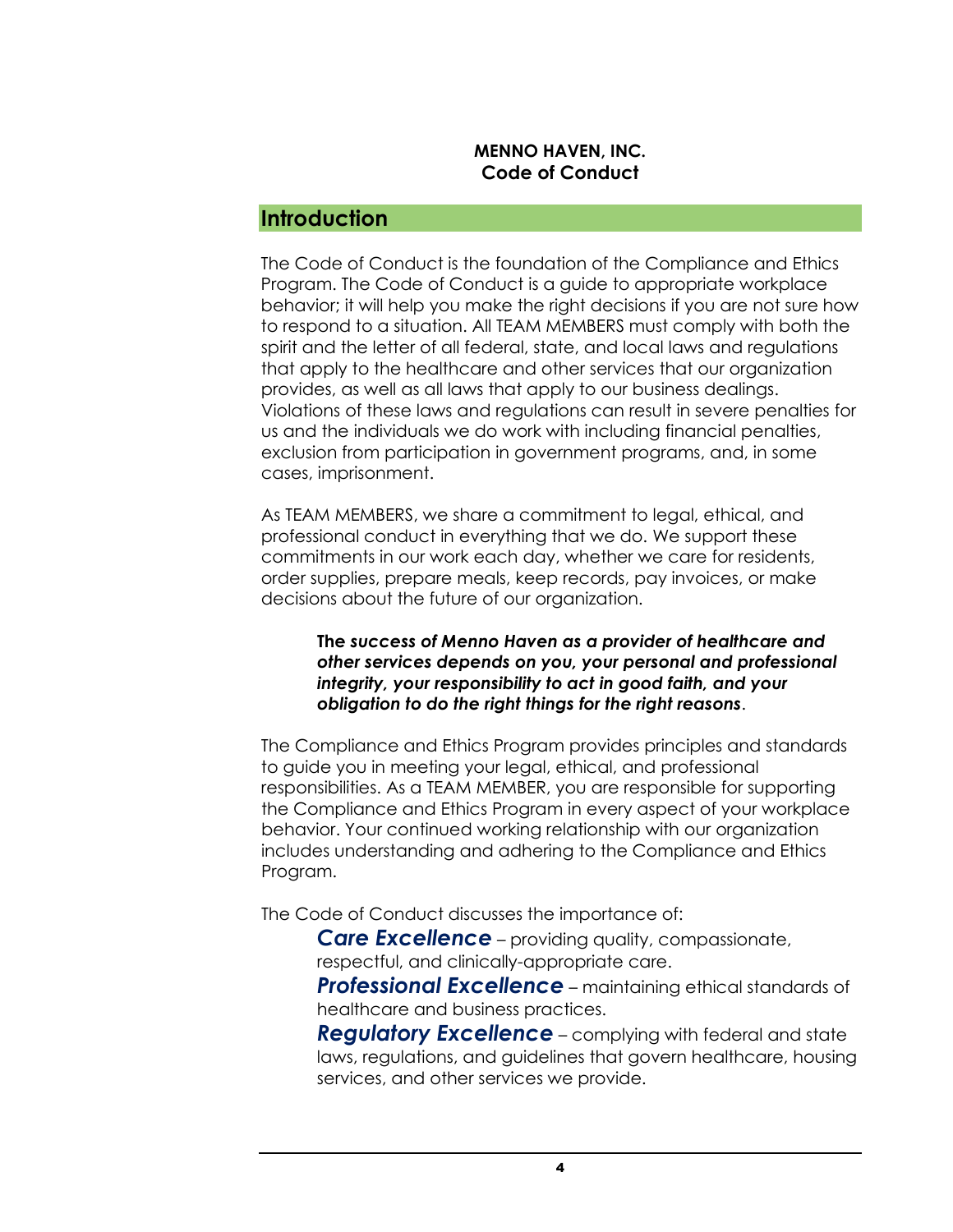## <span id="page-7-0"></span>**A Shared Responsibility**

Because we are in the business of caring for and providing services for others, it is critical that each of us adheres to appropriate standards of behavior. As individuals and as an organization, we are responsible to many different groups. We must act ethically and responsibly in our relations with:

Residents and their families; Colleagues and co-workers; Volunteers and affiliated colleagues; Healthcare payers, including the federal and state governments; Regulators, surveyors, and monitoring agencies; Physicians, Nurse Practitioners, Physician Assistants; Vendors and contractors; Business associates; and The communities we serve.

Any compromise in our standards could harm our residents, our coworkers, and our organization. Like every organization that provides healthcare, we do business under very strict regulations and close governmental oversight. Fraud, waste, and abuse are serious issues. Sometimes even an innocent mistake can have significant consequences that could result in substantial penalties to Menno Haven.

All TEAM MEMBERS are required to complete training on the Code of Conduct and the Compliance and Ethics Program as a condition of employment or business relationship. The Code of Conduct sets forth mandatory standards.

#### *There is no justification for departing from the Code of Conduct no matter what the situation may be.*

Every TEAM MEMBER is responsible for ensuring that he or she complies with the Code of Conduct and all policies and procedures. Any TEAM MEMBER who violates any of these standards and/or policies and procedures is subject to discipline up to and including termination.

#### <span id="page-7-1"></span>**A Personal Obligation**

As we are each responsible for following the Code of Conduct in our daily work, we are also responsible for enforcing it. This means that you have a duty to report any problems you observe or perceive, regardless of your role.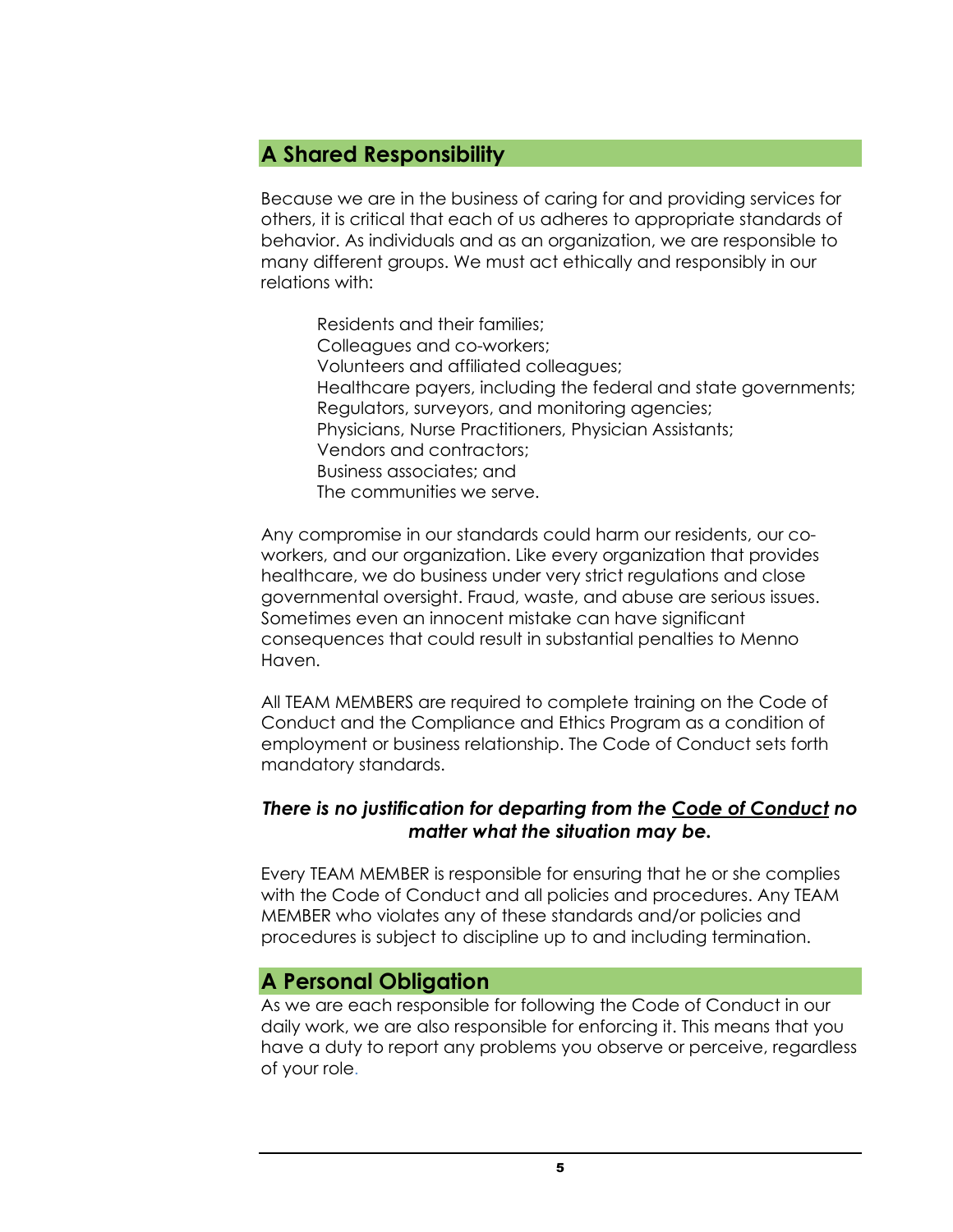As a TEAM MEMBER, you must help ensure that you are doing everything practical to comply with applicable laws. If you observe or suspect a situation that you believe may be unethical, illegal, unprofessional, or wrong, or you have a clinical, ethical, or financial concern, you must report it. You are expected to satisfy this duty by complying with the **Three Step Reporting Process**. If you fail to report noncompliance with the Code of Conduct, policies and procedures, or applicable federal or state laws, you will be subject to discipline up to and including termination. We have a zero tolerance for retaliation. No one may retaliate against a member who reports a concern in good faith.

#### <span id="page-8-0"></span>**Reporting Compliance Concerns**

# **The Three Step Reporting Process**

**First,** talk to your supervisor. He or she is most familiar with the laws, regulations, and policies that relate to your work.

**Second,** if you do not want to talk to your supervisor, seek out another member of the leadership team or someone from human resources.

**Third,** if you still have a concern, contact the Compliance Official, a member of the organization's Compliance Committee, or the Compliance Officer.

**You may also call the toll free Compliance Line number at any time.** 

#### <span id="page-8-1"></span>**Compliance Line**

# **Compliance Line at 800-211-2713 All calls are confidential and you may call**  *ANONYMOUSLY* **if you choose.**

The Compliance Line is available 24 hours a day, 7 days a week, for callers to report compliance-related issues. Concerns that are reported to the Compliance Line are taken seriously.

You can make calls to the Compliance Line without fear of reprisal, retaliation, or punishment for your actions. Anyone, including a supervisor who retaliates against a TEAM MEMBER for contacting the Compliance Line or reporting a compliance issue in any other manner, will be disciplined.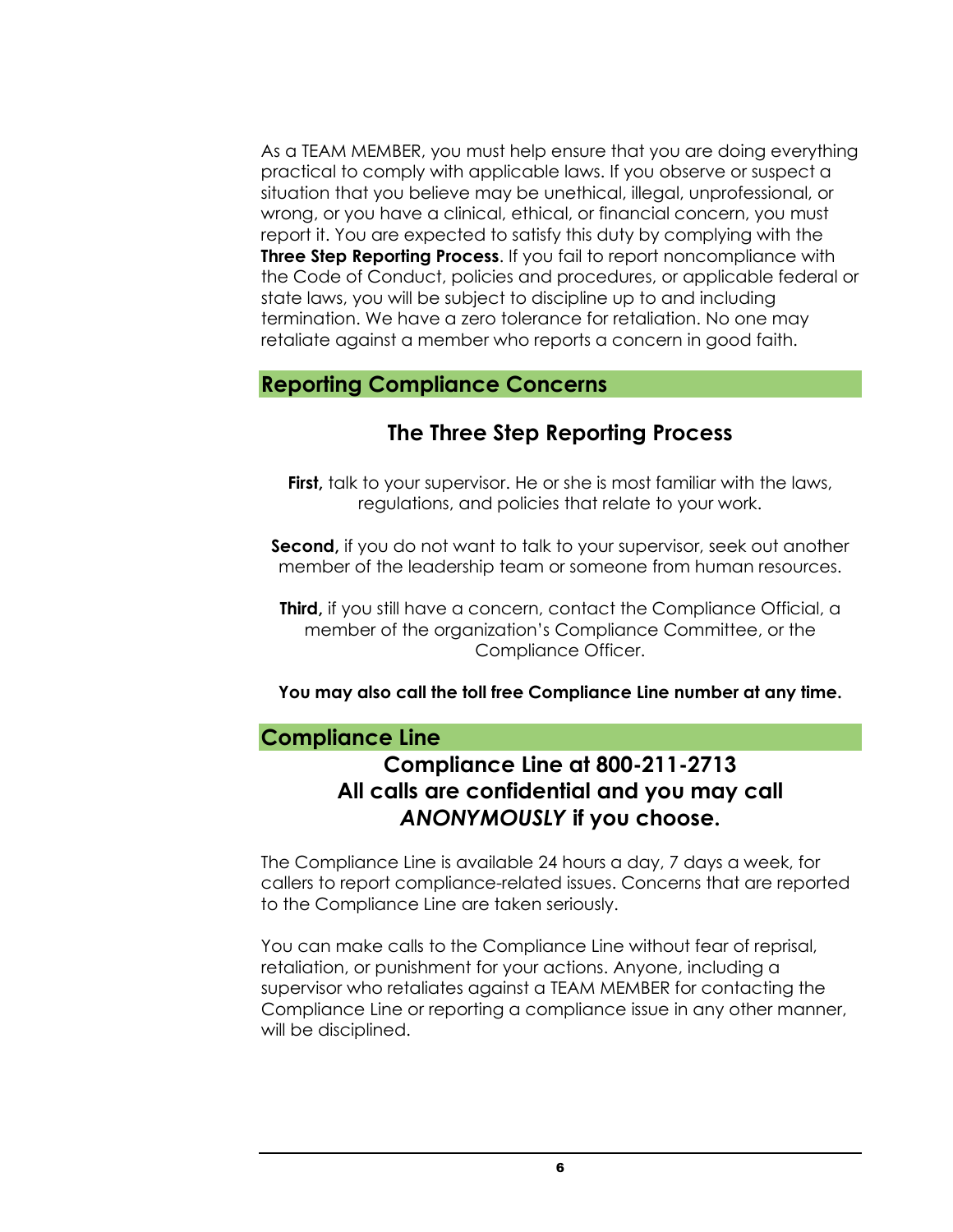# <span id="page-9-0"></span>**Care Excellence**

ur most important job is providing quality care to our residents. This means offering compassionate support to our residents and working toward the best possible outcomes while following all applicable rules and regulations including the Medicare Conditions of Participation. O

#### <span id="page-9-1"></span>**Resident Rights**

Residents receiving healthcare and other services have clearly defined rights. A document describing these rights is provided to each resident upon admission and is posted in conspicuous locations throughout the organization for the residents' and your reference. To honor these rights, we must:

- Make no distinction in the admission, transfer, or discharge of a resident, or in the care we provide on the basis of race, gender, age, religion, national origin, disability, color, marital status, veteran status, medical condition, sexual orientation, or other protected class status, insurance, or financial status;
- Treat all residents in a manner that preserves their dignity, autonomy, self-esteem, and civil rights;
- Protect every resident from physical, emotional, verbal, or sexual abuse or neglect;
- Protect all aspects of resident privacy and confidentiality;
- Respect residents' personal property and money and protect it from loss, theft, improper use, and damage;
- Respect the right of residents and/or their legal representatives to be informed of and participate in decisions about their care and treatment;
- Respect the right of residents and/or their legal representatives to access their medical records as required by the Health Information Portability and Accountability Act (HIPAA);
- Recognize that residents have the right to consent to or refuse care and the right to be informed of the medical consequences of such refusal;
- Protect residents' rights to be free from physical and chemical restraints; and
- Respect the residents' right to self-determination and autonomy.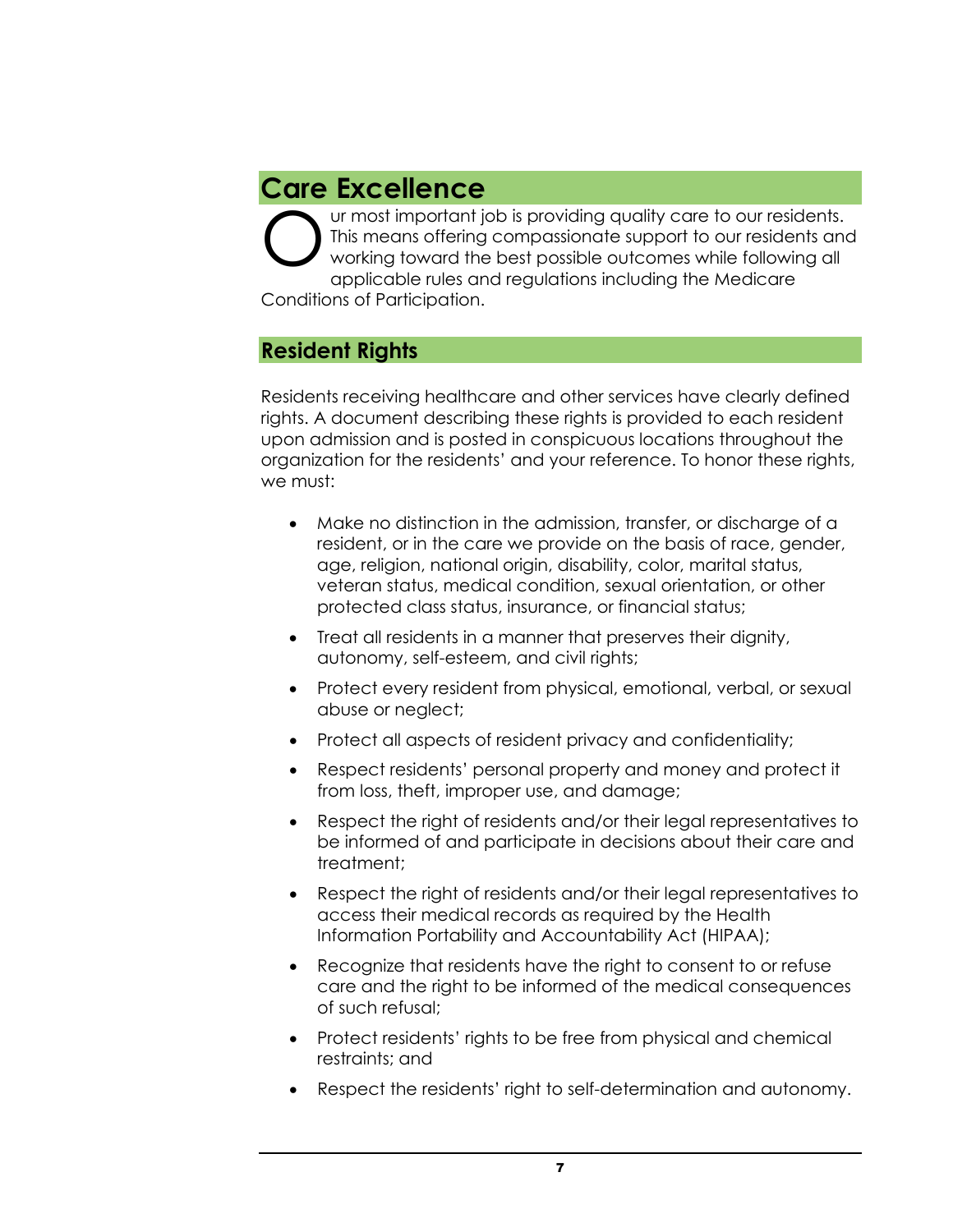#### <span id="page-10-0"></span>**Abuse and Neglect**

We will not tolerate any type of resident abuse or neglect – physical, emotional, verbal, financial, or sexual. Residents must be protected from abuse and neglect by TEAM MEMBERS, family members, legal guardians, friends, or any other person. This standard applies to all residents at all times.

Federal law defines abuse as the willful infliction of injury, unreasonable confinement, intimidation, or punishment with resulting physical harm, pain, or mental anguish. This presumes that instances of abuse of all residents, even those in a coma, cause physical harm, or pain or mental anguish. Neglect means failure to provide goods and services necessary to avoid physical harm, mental anguish, or mental illness. The failure to follow a resident's care plan may constitute abuse.

The State of Pennsylvania defines abuse as:

The occurrence of one or more of the following acts:

- 1. The infliction of injury, unreasonable confinement, intimidation or punishment with the resulting physical harm, pain or mental anguish.
- 2. The willful deprivation by a caretaker of goods or services which are necessary to maintain physical health.
	- 3. Sexual harassment, rape or abuse as defined in the act of October 7, 1976 (P.L. 1090, No. 218), known as the Protection from Abuse Act.

*Any TEAM MEMBER who abuses or neglects a resident is subject to termination. In addition, legal or criminal action may be taken. Abuse and neglect MUST BE REPORTED IMMEDIATELY to your supervisor or other member of management.*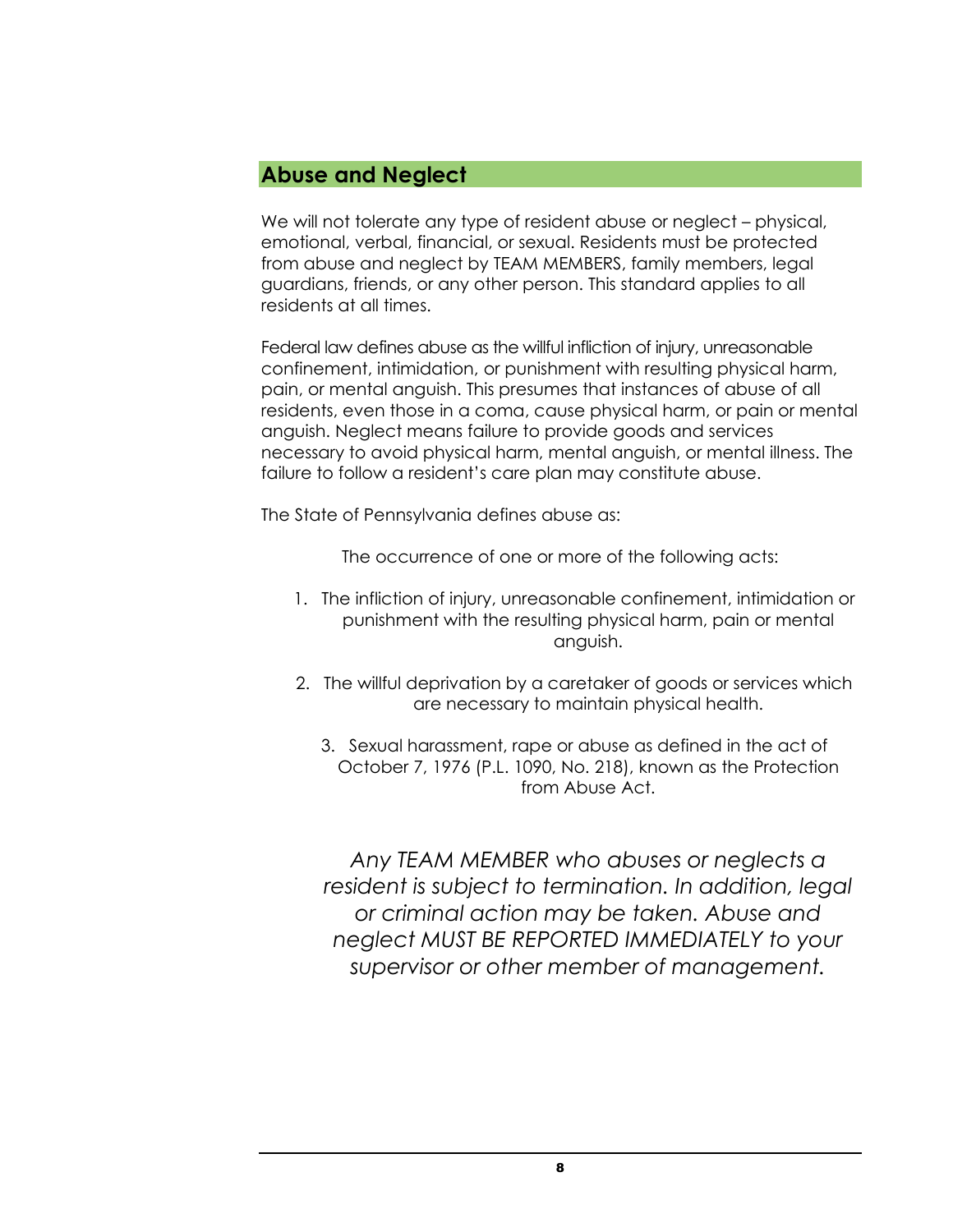## <span id="page-11-0"></span>**Elder Justice Act**

*The Elder Justice Act requires timely reports of any reasonable suspicion of a crime against a resident of a long-term care facility. You must report your reasonable suspicion to the [insert state survey agency] and local law enforcement within two (2) hours if the suspected crime involves serious bodily injury or within 24 hours if the suspected crime does not involve serious bodily injury.*

*DO NOT call the Compliance Line for allegations of abuse or neglect. Report abuse or neglect immediately to your supervisor!*

#### <span id="page-11-1"></span>**Resident Confidentiality/HIPAA**

All TEAM MEMBERS must use and disclose medical, financial, or personal information only in a manner consistent with the HIPAA Privacy policies and procedures and state and federal law. You are responsible for keeping resident protected health information (PHI) confidential. PHI is defined as individually identifiable health information that is transmitted or maintained in any form or medium, including electronic health information.

Any unauthorized exposure of PHI which compromises the security or privacy of information is a potential breach.

#### **If you become aware of a breach of any protected or sensitive information it is important that you report it immediately to your supervisor or the Privacy Officer.**

If the disclosure results in a breach, Menno Haven must investigate and comply with all state and federal HIPAA regulations for breach notification.

#### <span id="page-11-2"></span>**Resident Property**

TEAM MEMBERS must respect residents' personal property and protect it from loss, theft, damage, or misuse. TEAM MEMBERS who have direct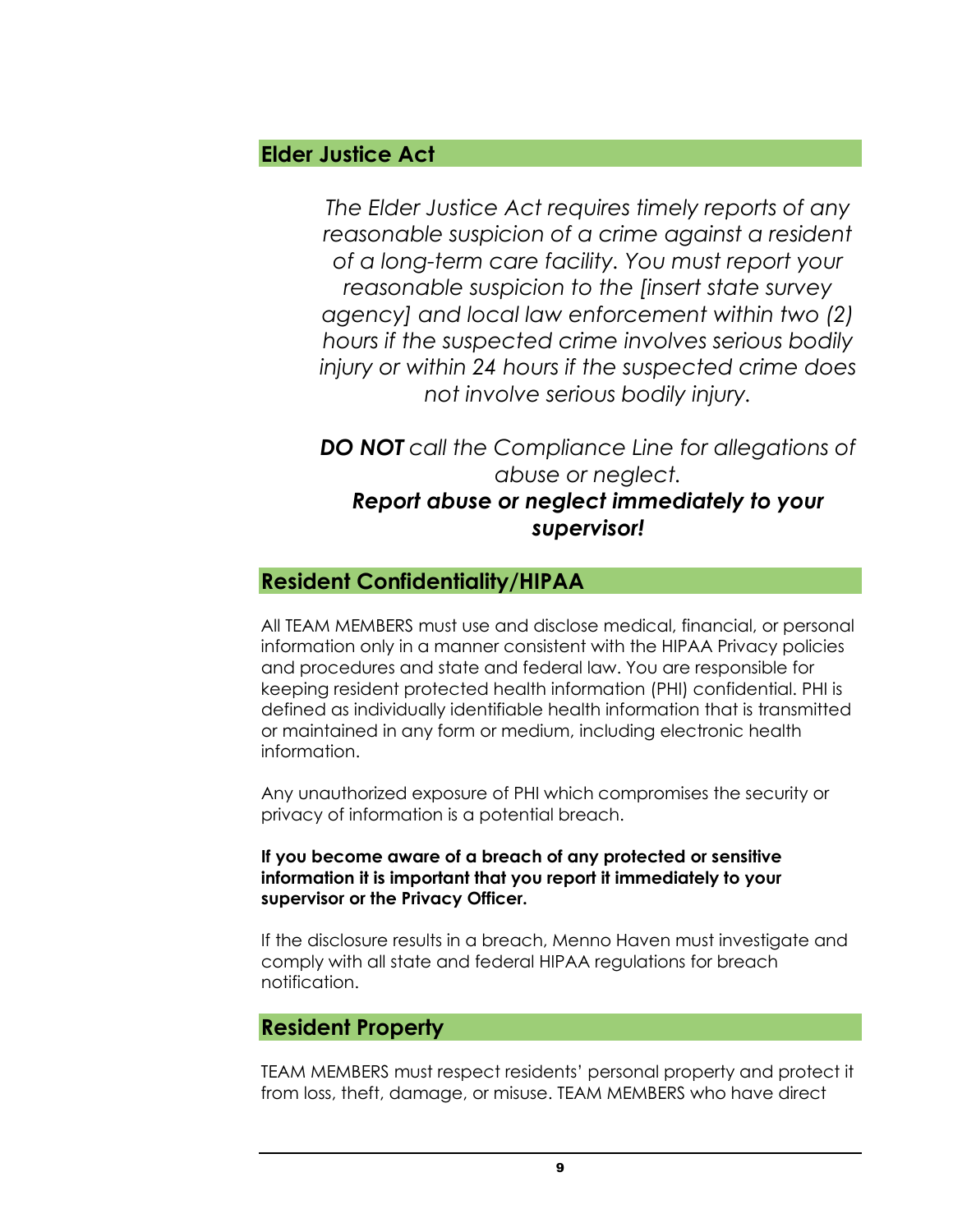access to resident funds (e.g., resident trust funds) must maintain accurate records and accounts.

#### <span id="page-12-0"></span>**Providing Quality Care**

As a CCRC, our primary commitment is to provide the care, services, and resources necessary to help each resident reach or maintain his or her highest possible level of physical, mental, and psychosocial wellbeing. Menno Haven has policies and procedures and provides training and education to help each TEAM MEMBER strive to achieve this goal.

Our care standards include:

- Accurately assessing the individual needs of each resident and developing interdisciplinary care plans that meet those assessed needs;
- Reviewing goals and plans of care to ensure that the residents' ongoing needs are being met;
- Providing only medically necessary, physician prescribed services and products that meet the residents' clinical needs;
- Confirming that services and products (including medications) are within accepted standards of practice for the resident's clinical condition;
- Ensuring that services and products are reasonable in terms of frequency, amount, and duration;
- Measuring clinical outcomes and resident satisfaction to confirm that quality of care goals are met;
- Providing accurate and timely clinical and financial documentation and record keeping;
- Ensuring that residents' care is given only by properly licensed and credentialed providers with appropriate background, experience, and expertise;
- Reviewing resident care policies and procedures and clinical protocols to ensure that they meet current standards of practice; and
- Monitoring and improving clinical outcomes through a Quality Assurance Performance Improvement (QAPI) Committee with established benchmarks.

# <span id="page-12-1"></span>**Medical Services**

We are committed to providing comprehensive, medically necessary services for our residents. The Medical Director provides oversight to physicians and other medical providers and services as defined by state and federal regulations. The Medical Director oversees the care and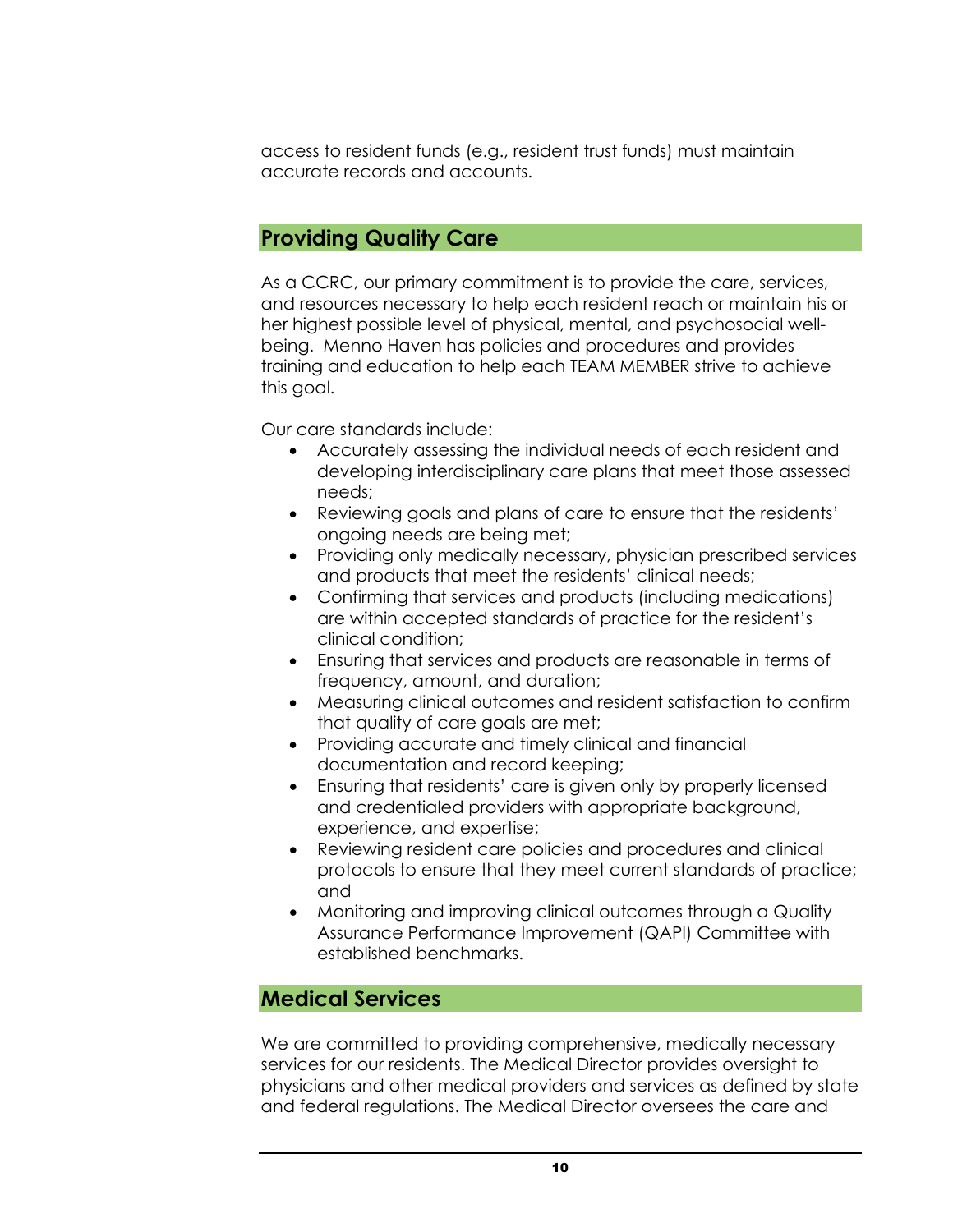treatment policies and is actively involved in the Quality Assurance Performance Improvement (QAPI) Committee.

# <span id="page-13-0"></span>**Professional Excellence**

he professional, responsible, and ethical behavior of every TEAM MEMBER reflects on the reputation of our organization and the services we provide. Whether you work directly with residents or in other areas that support resident services, you are expected to maintain our standards of honesty, integrity, and professional excellence, every day. T

#### **Hiring & Employment Practices**

Menno Haven is committed to fair employment practices. When hiring and evaluating, we:

- Comply with federal, state, and local Equal Employment Opportunity laws, hiring the best qualified individuals regardless of race, color, religion, sex, national origin, age, disability or any other protected category as defined by Pennsylvania or federal law. All promotions, transfer evaluations, compensation, and disciplinary actions also follow this policy.
- Conduct employment screenings to protect the integrity of our workforce and welfare of our residents and TEAM MEMBERS.
- Require all who need licenses or certifications to maintain their credentials in compliance with state and federal laws. Documentation of licenses or certifications must be provided.

#### <span id="page-13-1"></span>**Employee Screening**

Employees are screened in accordance with federal and state law to ensure the safety of our residents. Screening procedures have been implemented and are conducted prior to hire and at a minimum of quarterly thereafter.

Menno Haven is prohibited by federal law from employing, retaining, or contracting with anyone who is excluded from any federal or state funded programs. Screening of all TEAM MEMBERS through the Office of Inspector General's List of Excluded Individuals and Entities, GSA's System of Award Management, and the Pennsylvania Medicaid Excluded Provider List database is conducted prior to hire and at a minimum of quarterly thereafter.

As long as you are employed or affiliated with Menno Haven, you must immediately report to your supervisor: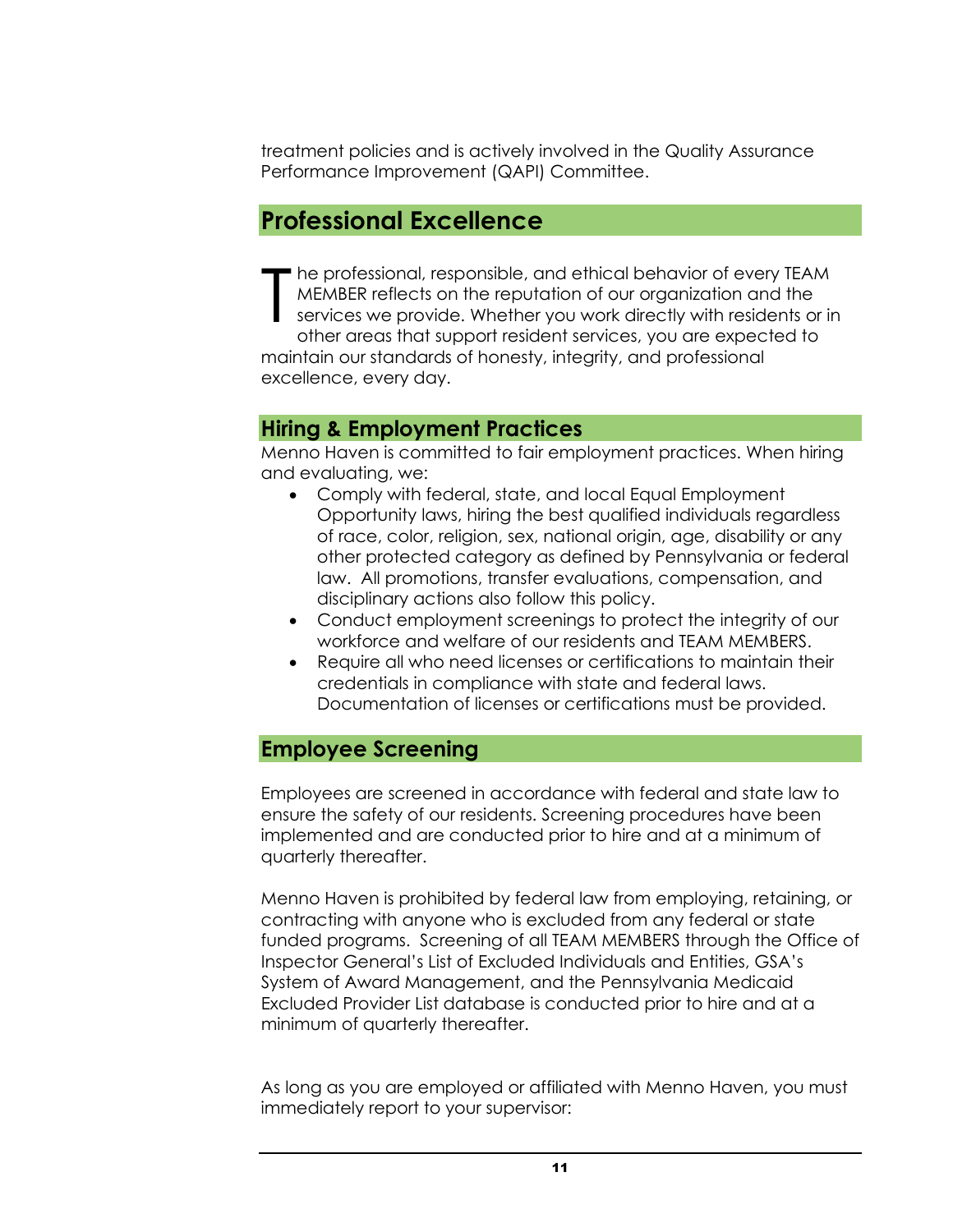- If you are arrested or indicted for a criminal offense;
- If you are convicted of an offense that would preclude employment in a healthcare facility;
- If action has been taken against your license or certification; or
- If you are excluded from participation in a federal or state healthcare program.

#### **Licensure and/or Certificate Requirements**

We are committed to ensuring that only qualified professionals provide care and services to residents. Practitioners and other professionals treating residents must abide by all applicable licensing, credentialing and certification requirements. In addition, every effort is made to validate licenses and certification through the appropriate state or federal agency.

#### <span id="page-14-0"></span>**Employee Relations**

To maintain an ethical, comfortable work environment, staff must:

- Refrain from any form of sexual harassment or violence in the workplace;
- Treat all colleagues and co-workers with equal respect, regardless of their national origin, race, color, religion, sexual orientation, age, gender identity, (specific to organization policy) or disability;
- Protect the privacy of other TEAM MEMBERS by keeping personal information confidential and allowing only authorized individuals access to the information;
- Not supervise or be supervised by an individual with whom they have a close personal relationship; and
- Behave professionally and use respectful communication at all times.

#### <span id="page-14-1"></span>**Workplace Safety**

Maintaining a safe workplace is critical to the well-being of our residents, visitors, and co-workers. That is why policies and procedures have been developed describing the organization's safety requirements. Every TEAM MEMBER should become familiar with safety regulations and emergency plans regarding fire and disaster in his or her work area.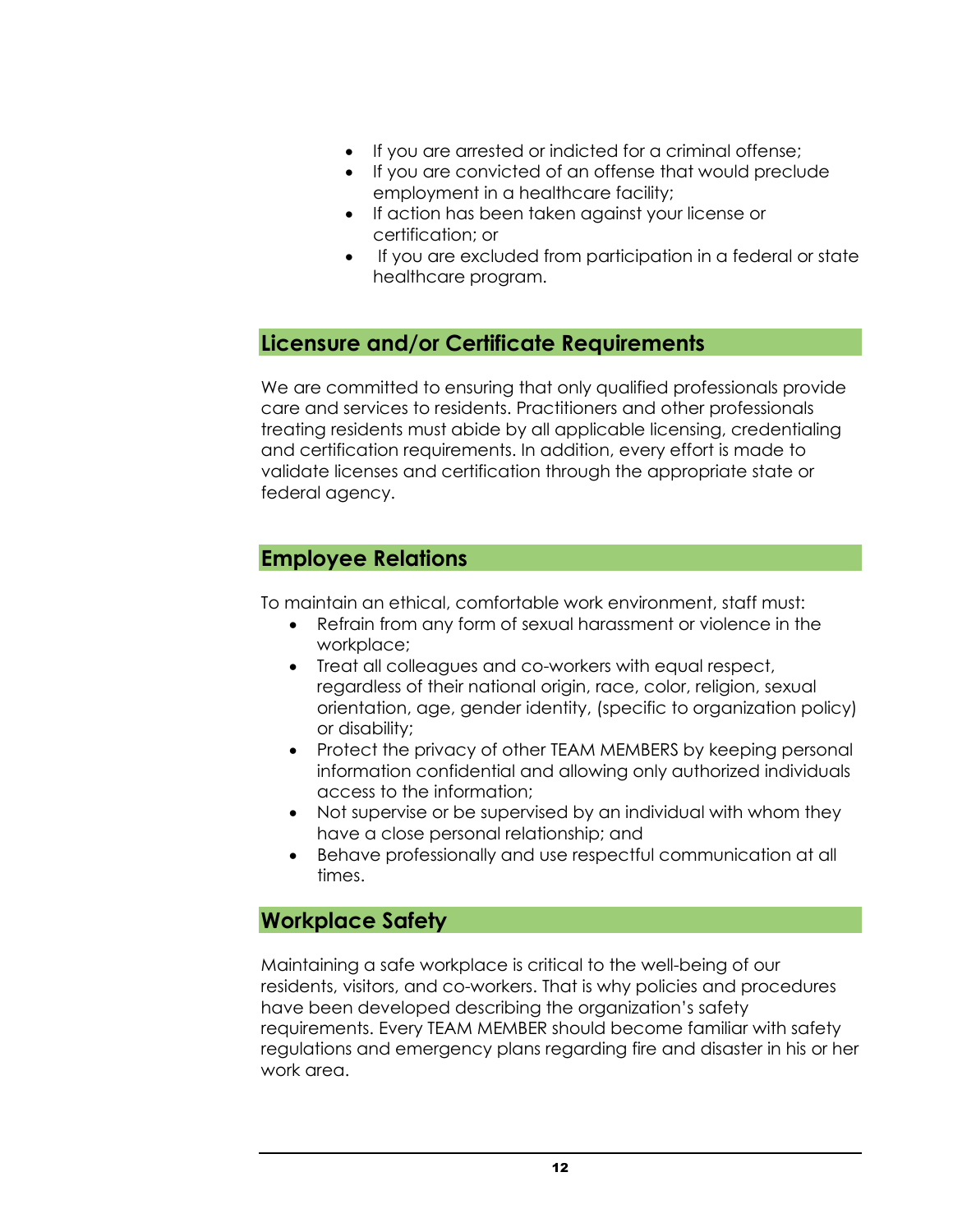In addition to organizational policies, we must abide by all environmental laws and regulations. You are expected to follow organizational safety guidelines and to take personal responsibility for helping to maintain a secure work environment. If you notice a safety hazard, you must take action to correct it if you can or to report it to your supervisor immediately.

#### <span id="page-15-0"></span>**Drug and Alcohol Abuse**

We are committed to maintaining a team dedicated and capable of providing quality resident services. To that end, you are prohibited from consuming any substance that impairs your ability to provide quality services or otherwise perform your duties.

You may never use, sell, or bring on our property alcohol, illegal drugs, and/or narcotics or report to work under the influence of alcohol, illegal drugs, and/or narcotics. For a TEAM MEMBER who appears to have work performance problems related to drug or alcohol use, a drug and alcohol screening will be conducted and appropriate action will be taken, if necessary.

Illegal, improper, or unauthorized use of any controlled substance that is intended for a resident is prohibited. If you become aware of any improper diversion of drugs or medical supplies, you must immediately report the incident to your department supervisor, the Compliance Official, the Compliance Officer, or use the Compliance Line. Failure to report a known instance of noncompliance with this policy may result in disciplinary action against the TEAM MEMBER, up to and including termination.

#### <span id="page-15-1"></span>**Organizational Relations**

Professional excellence in organizational relations includes:

- Complying with federal tax law to maintain tax exempt status under section 501(c)(3) of the Internal Revenue Code;
- Maintaining company privacy and keeping proprietary information confidential;
- Avoiding outside activities or interests that conflict with responsibilities to Menno Haven and reporting such activity or interest prior to and during employment;
- Allowing only designated management staff to report to the public or media; and
- Requiring that Menno Haven complies with the licensing and certification laws that apply to its business.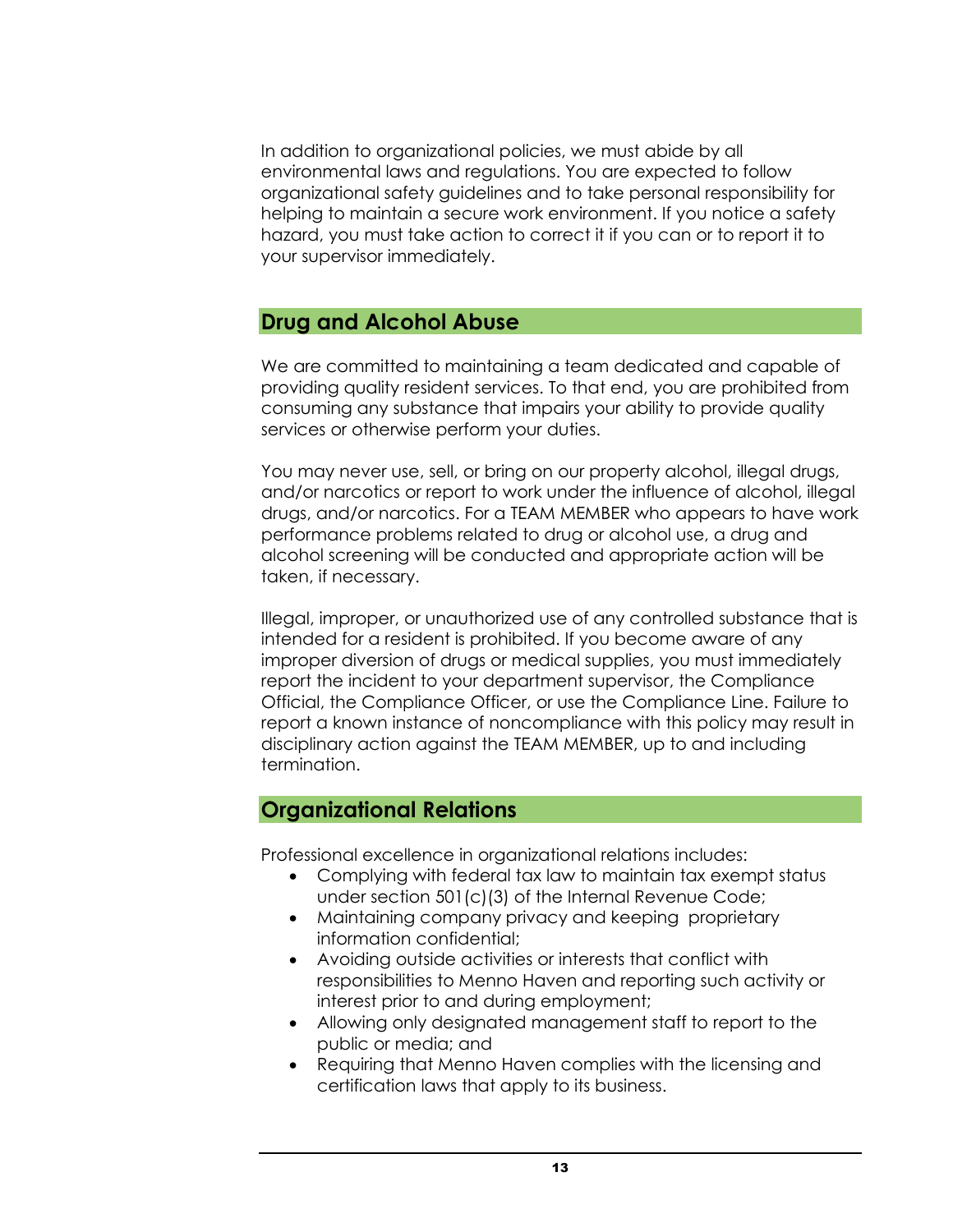#### <span id="page-16-0"></span>**Proprietary Information**

In the performance of your duties you, may have access to, receive, or may be entrusted with confidential and/or proprietary information that is owned by Menno Haven and that is not presently available to the public. This type of information should never be shared with anyone outside the organization without authorization from a member of the leadership team.

Examples of proprietary information that should not be shared include:

- Resident and TEAM MEMBER data and information;
- Details about clinical programs, procedures, and protocols;
- Policies, procedures, and forms;
- Training materials;
- Current or future charges or fees or other competitive terms and conditions;
- Current or possible negotiations or bids with payers or other clients;
- Compensation and benefits information for staff;
- Stocks or any kind of financial information; and
- Market information, marketing plans, or strategic plans.

#### <span id="page-16-1"></span>**Gifts**

You may not accept any tip or gratuity from residents and you may not receive individual gifts from residents. You may not give gifts to residents.

Tokens of appreciation such as candy or flowers sent to ALL staff members to enjoy are not considered tips

You may not borrow money from nor lend money to residents; nor may you engage with residents in the purchase or sale of any item. No TEAM MEMBER may accept any gift from a resident under a will or trust instrument except in those cases where they are related by blood or marriage.

TEAM MEMBERS may not serve as a resident's executor, trustee, administrator, or guardian or provide financial services or act under a power of attorney for a resident except in those cases where they are related by blood or marriage unless otherwise allowed by state law.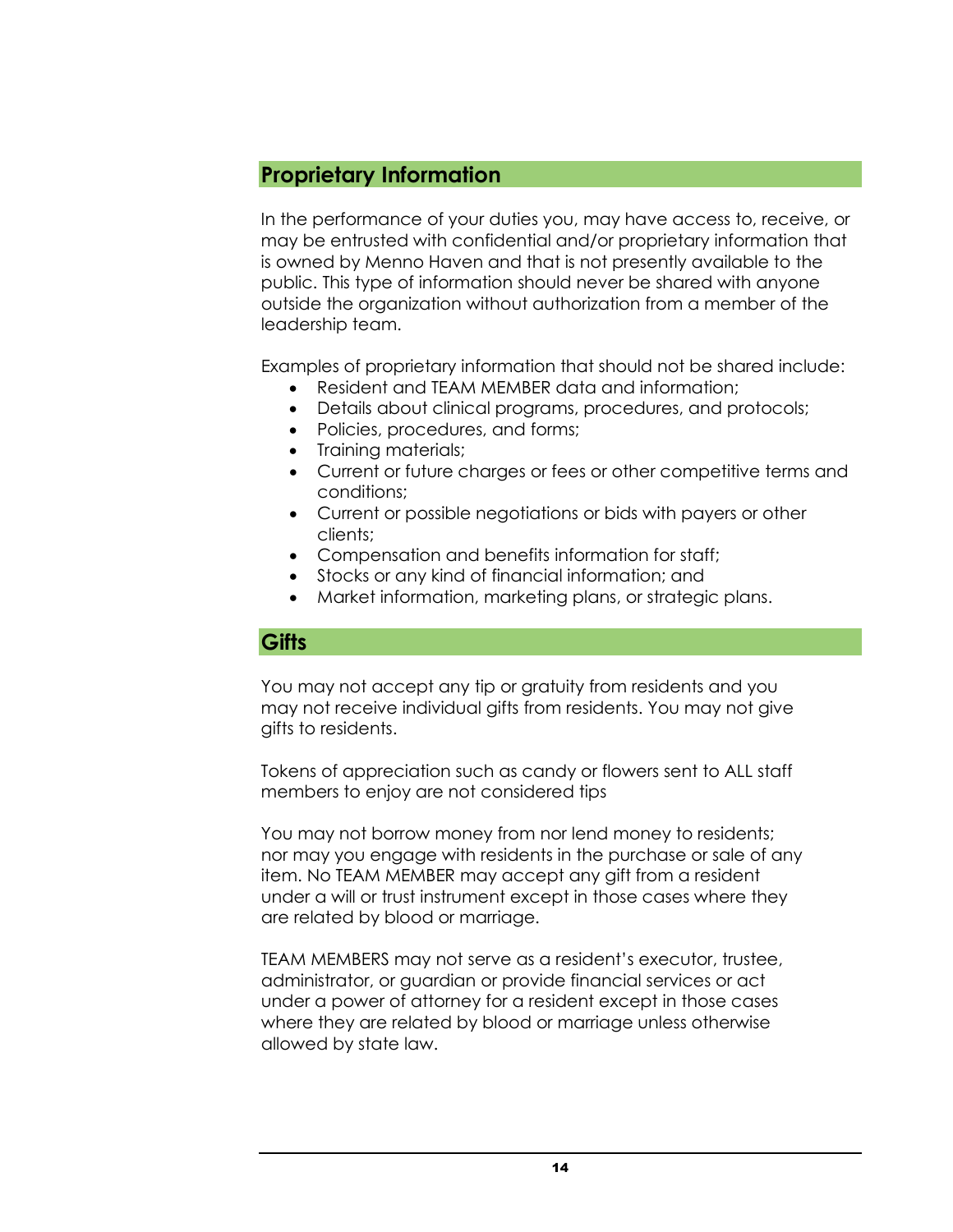#### <span id="page-17-0"></span>**Business Courtesies**

Menno Haven prohibits any TEAM MEMBER from offering, giving, soliciting, or accepting business or professional courtesies including entertainment and gifts that could be interpreted as attempts to influence decision making. Under no circumstances will a TEAM MEMBER solicit or accept business courtesies, entertainment or gifts that depart from the Business Courtesies policy.

## <span id="page-17-1"></span>**Conflict of Interest**

A conflict of interest exists any time your loyalty to the organization is, or even appears to be, compromised by a personal interest. There are many types of conflict of interest and these guidelines cannot anticipate them all, however the following provide some examples:

- Financial involvement with vendors or others that would cause you to put their financial interests ahead of ours;
- TEAM MEMBER/Officer participation in public affairs, corporate or community directorships, or public office;
- An immediate family member who works for a vendor or contractor doing business with the organization and who is in a position to influence your decisions affecting the work of the organization;
- Participating in transactions that put your personal interests ahead of Menno Haven or cause loss or embarrassment to the organization;
- Taking a job outside of Menno Haven that overlaps with your normal working hours or interferes with your job performance; or
- Working for Menno Haven and another vendor that provides goods or services at the same time.

All TEAM MEMBERS must seek guidance and approval from our CEO or Compliance Official before pursuing any business or personal activity that may constitute a conflict of interest.

#### <span id="page-17-2"></span>**Use of Property**

We must protect the assets of the organization and ensure their authorized and efficient use. Theft, carelessness, and waste have a direct impact on the organization's viability. All assets must be used solely for legitimate business purposes.

Everyone must make sure that they: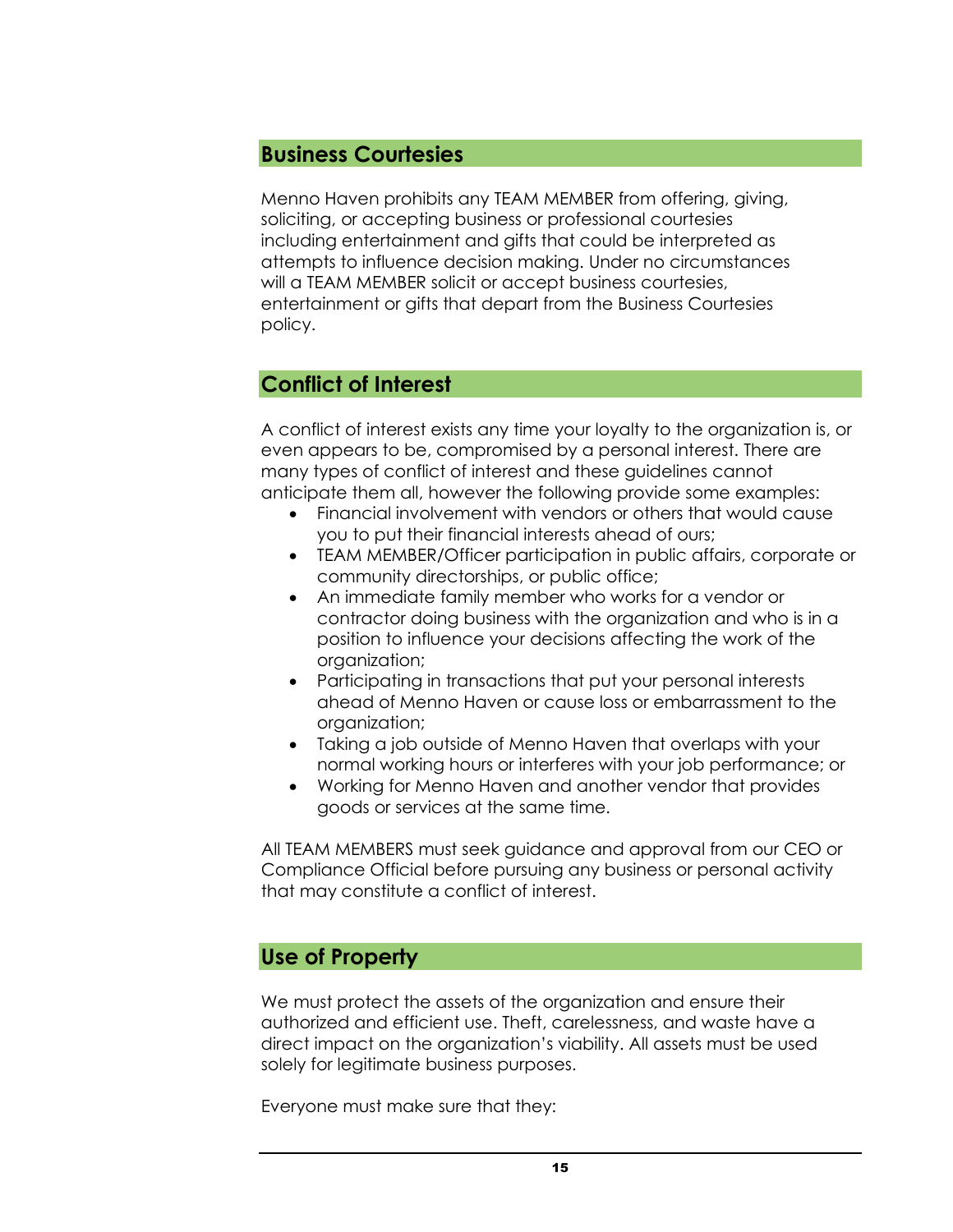- Only use property for the organization's business, not personal use;
- Exercise good judgment and care when using supplies, equipment, vehicles, and other property; and
- Respect copyright and intellectual property laws; or
- If unable to assess the copyright or intellectual property laws, never copy material and/ or download software.

## <span id="page-18-0"></span>**Computers /Internet**

TEAM MEMBERS are expected to use computers, email, and internet/intranet systems appropriately and according to the established policy and procedure. You are not permitted to use the Internet for improper or unlawful activity or download any games or music without prior approval.

Internet use can be tracked and how you use your time on the Internet may be monitored. You should have no expectation of privacy when you use our computers, email, and internet/intranet system. Our organization has the right to sanction or discipline employees who violate the Code of Conduct in a digital, cyber, or other non-face-toface environment. You should be familiar with our Social Media policy and abide by it.

#### <span id="page-18-1"></span>**Vendor Relationships**

We take responsibility for being a good client and dealing with vendors honestly and ethically. We are committed to fair competition among prospective vendors and contractors for our business. Arrangements between Menno Haven and its vendors must always be approved by management. Certain business arrangements must be detailed in writing, and approved by management. Agreements with contractors and vendors who receive resident information, with the exception of care providers, will require a Business Associate Agreement (BAA) with the organization as defined by HIPAA. Contractors and vendors who provide resident care, reimbursement, or other services to resident beneficiaries of federal and/ or state healthcare programs are subject to the Code of Conduct and must:

- Maintain defined standards for the products and services they provide to us and our residents;
- Comply with all policies and procedures as well as the laws and regulations that apply to their business or profession;
- Maintain all applicable licenses and certifications and provide evidence of sanction screening, current workers compensation, and liability insurance as applicable; and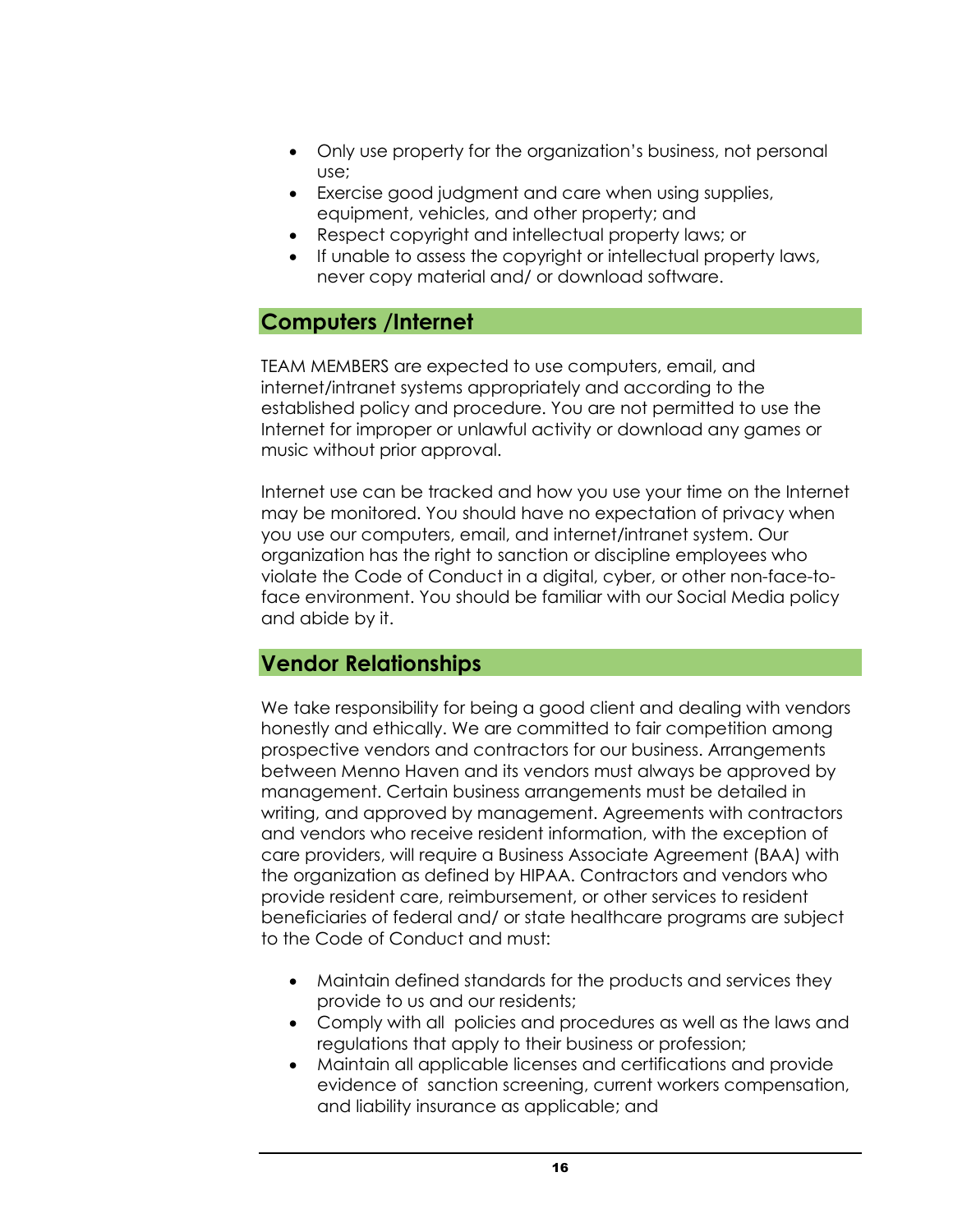• Require that their employees comply with the Code of Conduct and the Compliance and Ethics Program and related training as appropriate.

## <span id="page-19-0"></span>**Marketing and Advertising**

We use marketing and advertising activities to educate the public, increase awareness of our services, and recruit new TEAM MEMBERS. These materials and announcements, whether verbal, printed, or electronic, will present only truthful, informative, non-deceptive information.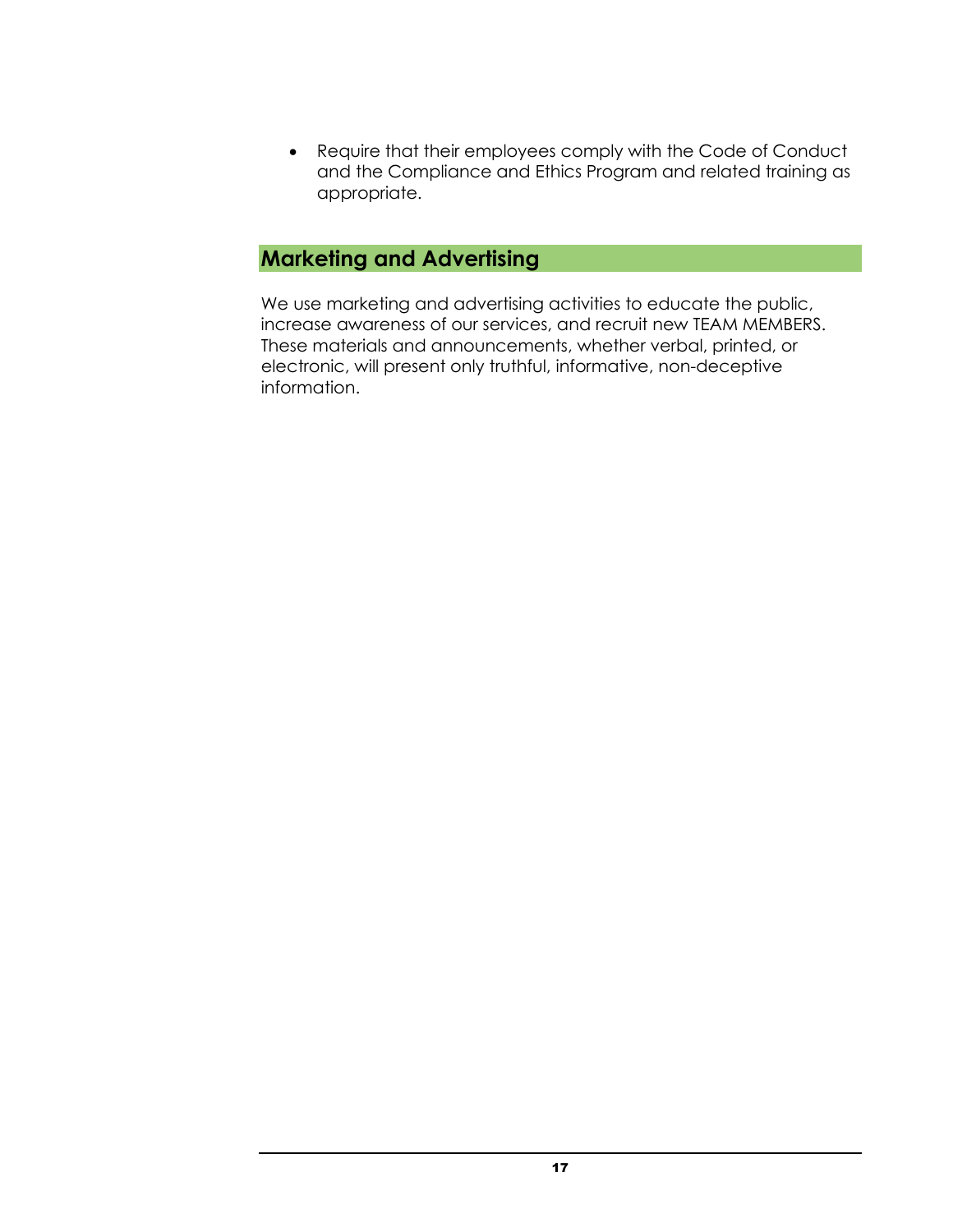# <span id="page-20-0"></span>**Regulatory Excellence**

ecause we are in healthcare, we must follow the many federal, state, and local laws that govern our business. Keeping up with the most current rules and regulations is a big job – and an important one. We are all responsible for learning and staying current with the federal, state, and local laws, rules, and regulations, as well as the policies and procedures that apply to our job responsibilities. B

# <span id="page-20-1"></span>**Billing and Business Practices**

We are committed to operating with honesty and integrity. Therefore, all TEAM MEMBERS must ensure that all statements, submissions, and other communications with residents, prospective residents, the government, suppliers, and other third parties are truthful, accurate, and complete.

We are committed to ethical, honest billing practices and expect you to be vigilant in maintaining these standards at all times. We will not tolerate any false or inaccurate coding or billing. Any TEAM MEMBER who knowingly submits a false claim, or provides information that may contribute to submitting a false claim such as falsified clinical documentation, to any payer – public or private – is subject to termination. In addition, legal or criminal action may be taken.

Prohibited practices include, but are not limited to:

- Billing for services or items that were not provided or costs that were not incurred;
- Duplicate billing billing items or services more than once;
- Billing for items or services that were not medically necessary;
- Assigning an inaccurate code or resident status to increase reimbursement;
- Providing false or misleading information about a resident's condition or eligibility;
- Failing to identify and refund credit balances;
- Submitting bills without supporting documentation;
- Soliciting, offering, receiving, or paying a kickback, bribe, rebate, or any other remuneration in exchange for referrals; and/or
- Untimely entries into medical records.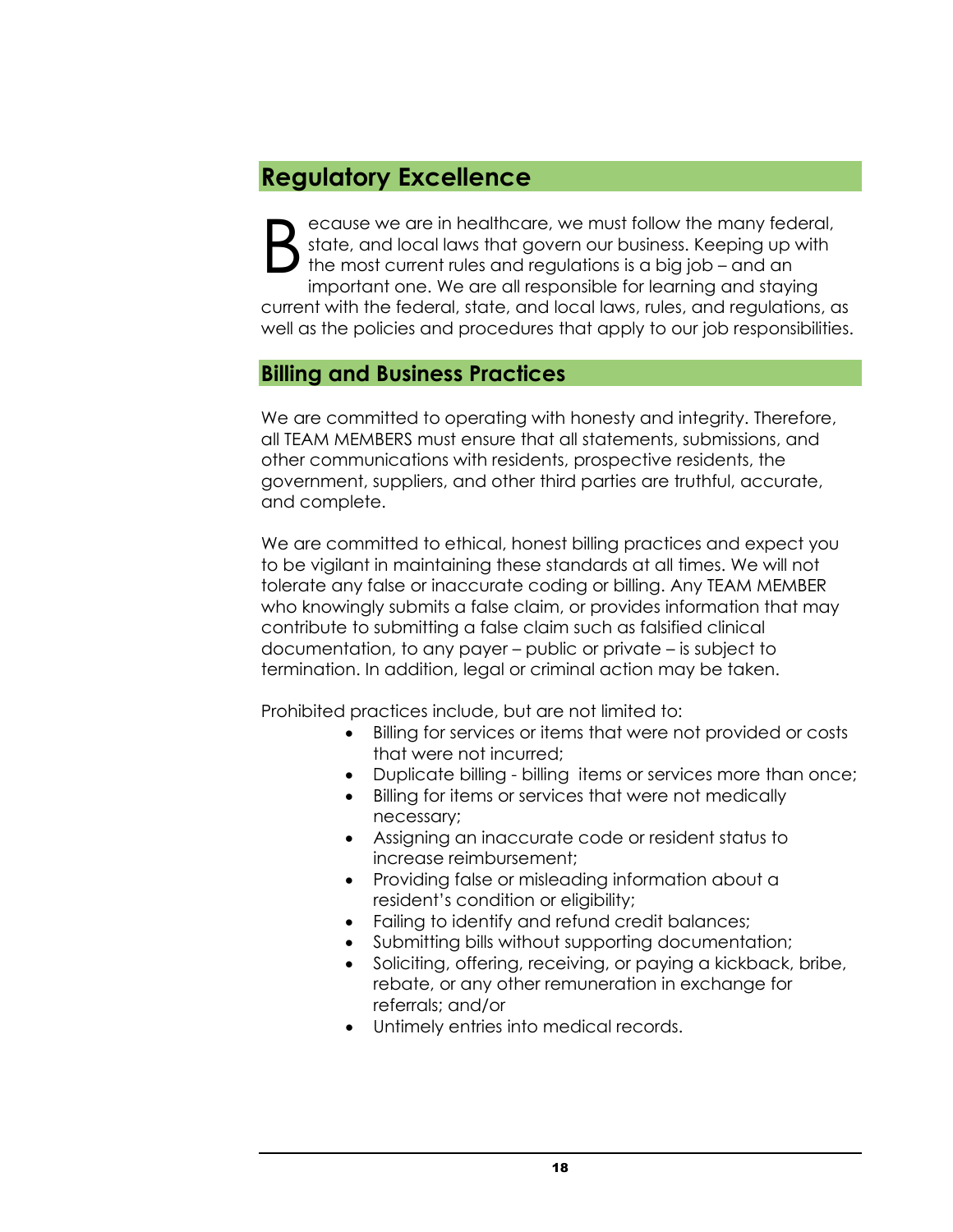**If you observe or suspect that false claims are being submitted or have knowledge of a prohibited practice, you must immediately report the situation to a supervisor, the Compliance Official, the Compliance Officer, or call the Compliance Hotline. Failure to report a known prohibited practice will subject you to disciplinary action up to and including termination.**

#### <span id="page-21-0"></span>**Referrals and Kickbacks**

**TEAM MEMBERS** and related entities often have close associations with local healthcare providers and other referral sources. To demonstrate ethical business practices, we must make sure that all relationships with these professionals are open, honest, and legal.

Resident referrals are accepted based solely on the clinical needs and our ability to provide the services. Menno Haven never solicits, accepts offers, or gives anything of value in exchange for resident referrals or in exchange for purchasing or ordering any good or service for which payment is made by a federal health care program. Anything of value includes any item or service of value including cash, goods, supplies, gifts, "freebies," improper discounts or bribes.

Accepting kickbacks is against our policies and procedures and also against the law. A kickback is anything of value that is received in exchange for a business decision such as a resident referral. To assure adherence to ethical standards in our business relationships, you must:

- Verify all business arrangements with physicians or other healthcare providers or vendors in a written document; and
- Comply with all state and federal regulations when arranging referrals to physician-owned businesses or other healthcare providers.

You cannot request, accept, offer, or give any item or service that is intended to influence – or even appears to influence – the referral, solicitation, or provision of healthcare service paid for by any private or commercial healthcare payer or federal or state healthcare program, including Medicare and Medicaid, or other providers.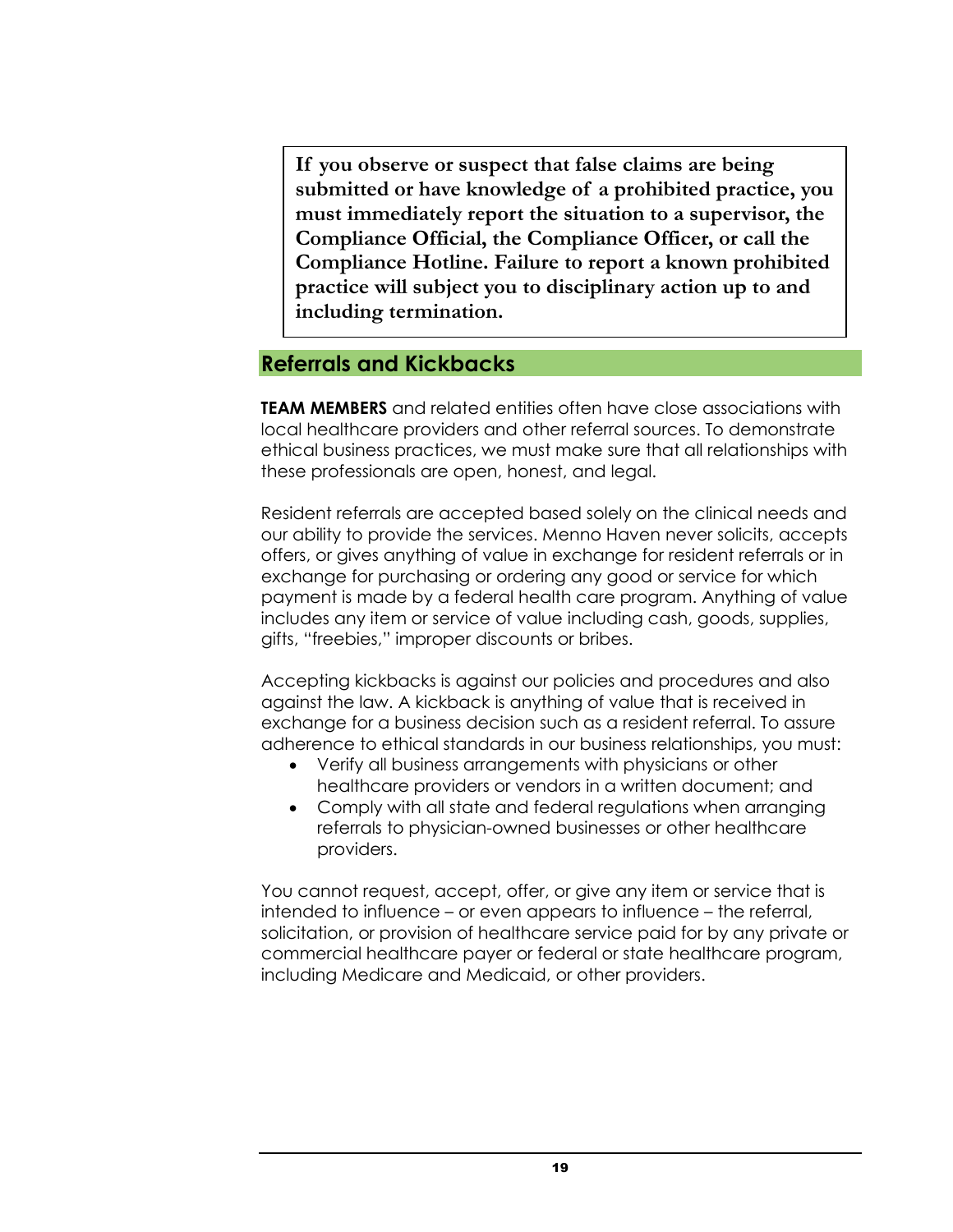#### <span id="page-22-0"></span>**Inducements to Prospective Residents**

You may not provide anything of value including goods, services, or money to prospective residents or any beneficiary of a federal or state healthcare program that you know or should know will likely influence that person's selection of a provider of healthcare services.

For the purposes of this policy, anything of value includes but is not limited to any waiver of payment, gift, or free service that exceeds a value of \$10 per item or \$50 annually in total. If you have a question about whether a particular gift or service would be considered "of value," ask your supervisor or the Compliance Official.

#### <span id="page-22-1"></span>**Copyright Laws**

Most print and electronic materials are protected by copyright laws. TEAM MEMBERS are expected to respect these laws and not reproduce electronic print or printed material without obtaining permission as required by the writer or publisher. When in doubt, ask your supervisor.

#### <span id="page-22-2"></span>**Financial Practices and Controls**

Ensuring that financial and operating information is current and accurate is an important means of protecting assets. Each one of us must make sure that all information provided to bookkeepers, accountants, reimbursement staff, internal and external auditors, and compliance staff are accurate and complete. This includes ensuring the accuracy of clinical documentation which supports our reimbursement. We must also comply with federal and state regulations when maintaining clinical records, accounting records and financial statements, and cooperate fully with internal and external audits.

#### <span id="page-22-3"></span>**Fair Dealing**

All TEAM MEMBERS must deal fairly with residents, suppliers, competitors, and one other. No TEAM MEMBER, manager, or director shall take unfair advantage of anyone through manipulation, concealment, abuse of privileged information, misrepresentation of material facts, or any other unfair dealing practice.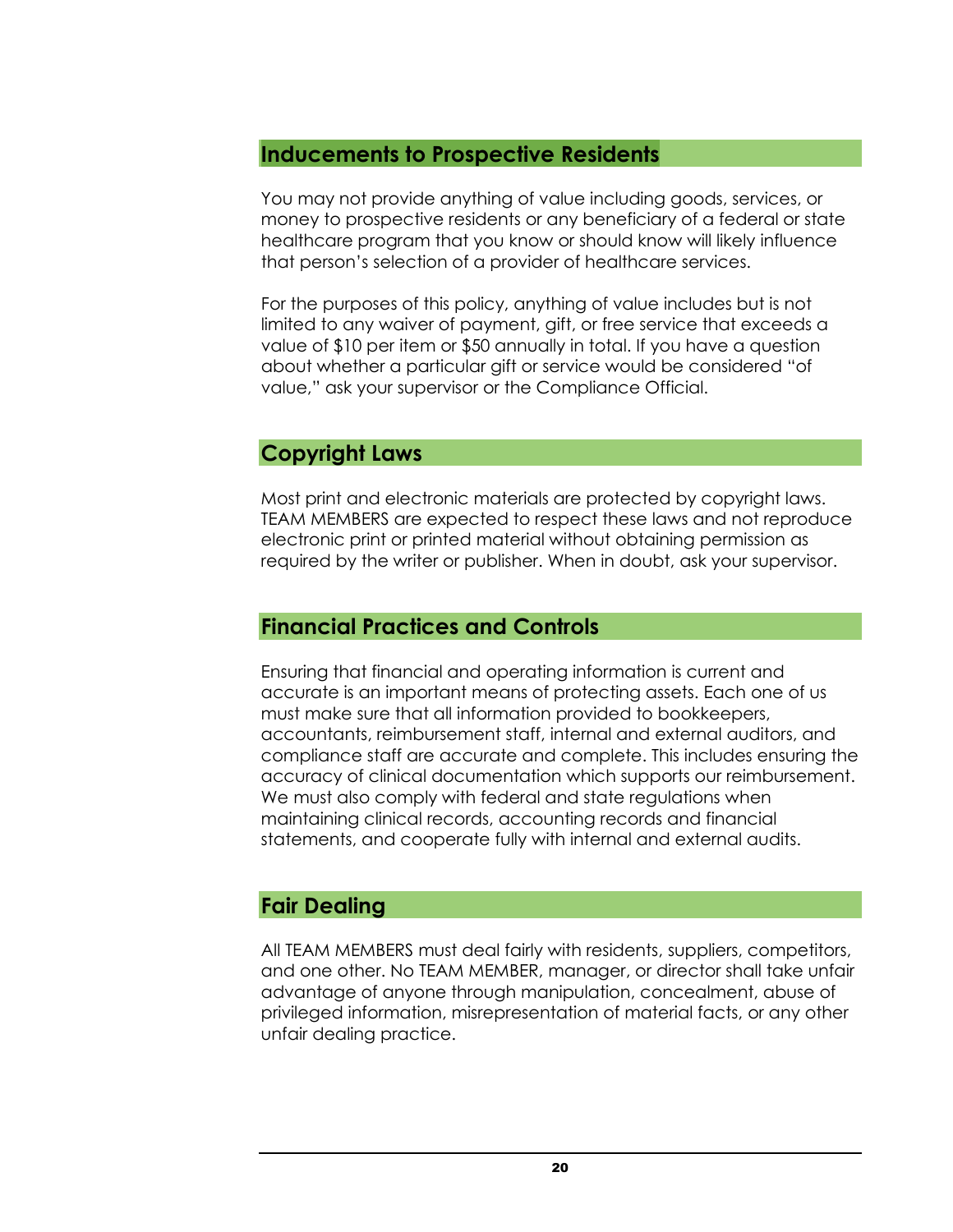#### <span id="page-23-0"></span>**Document Creation, Use and Maintenance**

Every TEAM MEMBER is responsible for the integrity and accuracy of documents, records, and e-mails including, but not limited to, resident medical records, billing records, and financial records. No information in any record or document may ever be falsified or altered.

You must not disclose, internally or externally, either directly or indirectly, confidential information except on a **need to know** basis and in the performance of your duties. Disclosure of confidential information externally must follow organization policies.

Upon termination of employment, you must promptly return all confidential information, medical and/or business, to the organization. Examples of confidential business information include potential or threatened litigation, litigation strategy, purchases or sales of substantial assets, business plans, marketing strategies, organizational plans, financial management, training materials, fee schedules, department performance metrics, and administrative policies.

#### <span id="page-23-1"></span>**Voluntary Disclosure**

It is our policy to voluntarily report known overpayments and any improper/irregular conduct, including fraudulent conduct, which affects any federal or state healthcare program. Reporting will be completed within the time frames identified under the Patient Protection and Affordable Care Act.

#### <span id="page-23-2"></span>**Government Investigations**

Menno Haven is committed to cooperating with requests from any governmental inquiry, audit, or investigation. You are encouraged to cooperate with such requests, conscious of the fact that you have the following rights:

- You have the right to speak or decline to speak;
- You have the right to speak to an attorney before deciding to be interviewed; and
- You can insist that an attorney be present if you agree to be interviewed.

In complying with our policy you must not: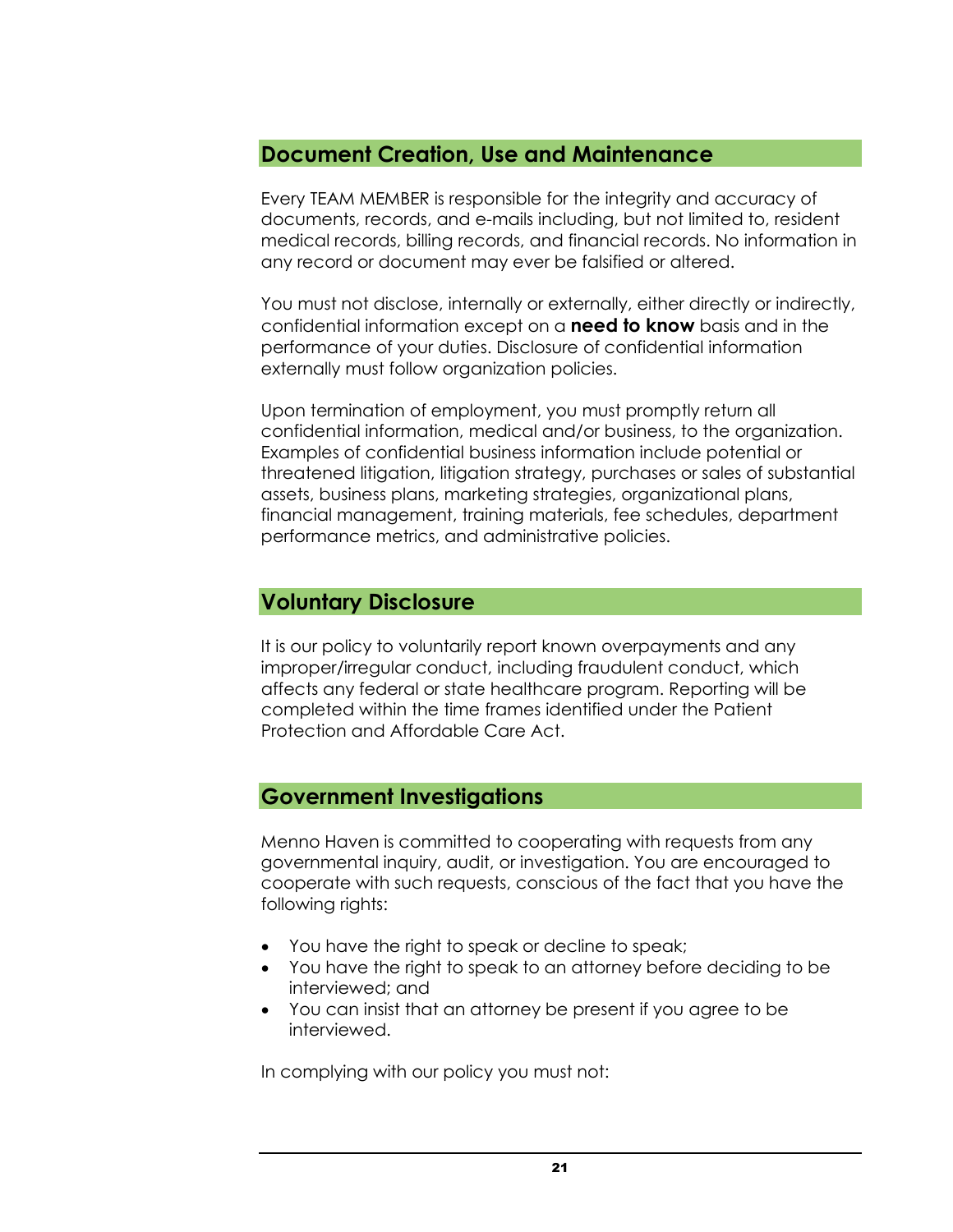- Lie or make false or misleading statements to any government investigator or inspector;
- Destroy or alter any records or documents;
- Attempt to persuade another TEAM MEMBER or any person to give false or misleading information to a government investigator or inspector; or
- Be uncooperative with a government investigation.

If you receive a subpoena or other written or oral request for information from the government or a court, contact your supervisor, the Compliance Official, or the Compliance Officer before responding.

#### <span id="page-24-0"></span>**Disciplinary Action**

Disciplinary action will be taken against anyone who fails to act in accordance with this Code of Conduct**,** the Compliance and Ethics Program, supporting policies and procedures, and applicable federal and state laws. Disciplinary action may be warranted in relation to violators of the Compliance and Ethics Program and to those who fail to detect violations or who fail to respond appropriately to a violation, whatever their role in the organization. When taking disciplinary action against a TEAM MEMBER, we will utilize standard disciplinary processes which may lead to the termination of business relationships and agreements. The Compliance Officer may initiate and recommend corrective or disciplinary action against a TEAM MEMBER through the Compliance Official and CEO and may also monitor appropriate implementation of the disciplinary process. We will discipline anyone who engages in prohibited retaliatory conduct.

#### <span id="page-24-1"></span>**Compliance Questions**

The laws applicable to our operations are numerous and complicated. When you are not sure whether a particular activity or practice violates the law or the Compliance and Ethics Program, you should not guess the correct answer. Instead, you should immediately seek guidance from your department supervisor or the Compliance Official. You will not be penalized for asking compliance-related questions. In fact, we are intent on creating a culture in which you should feel comfortable asking questions to ensure you understand the duties that are imposed upon you under this Code of Conduct, the Compliance and Ethics Program, and other applicable federal and state laws.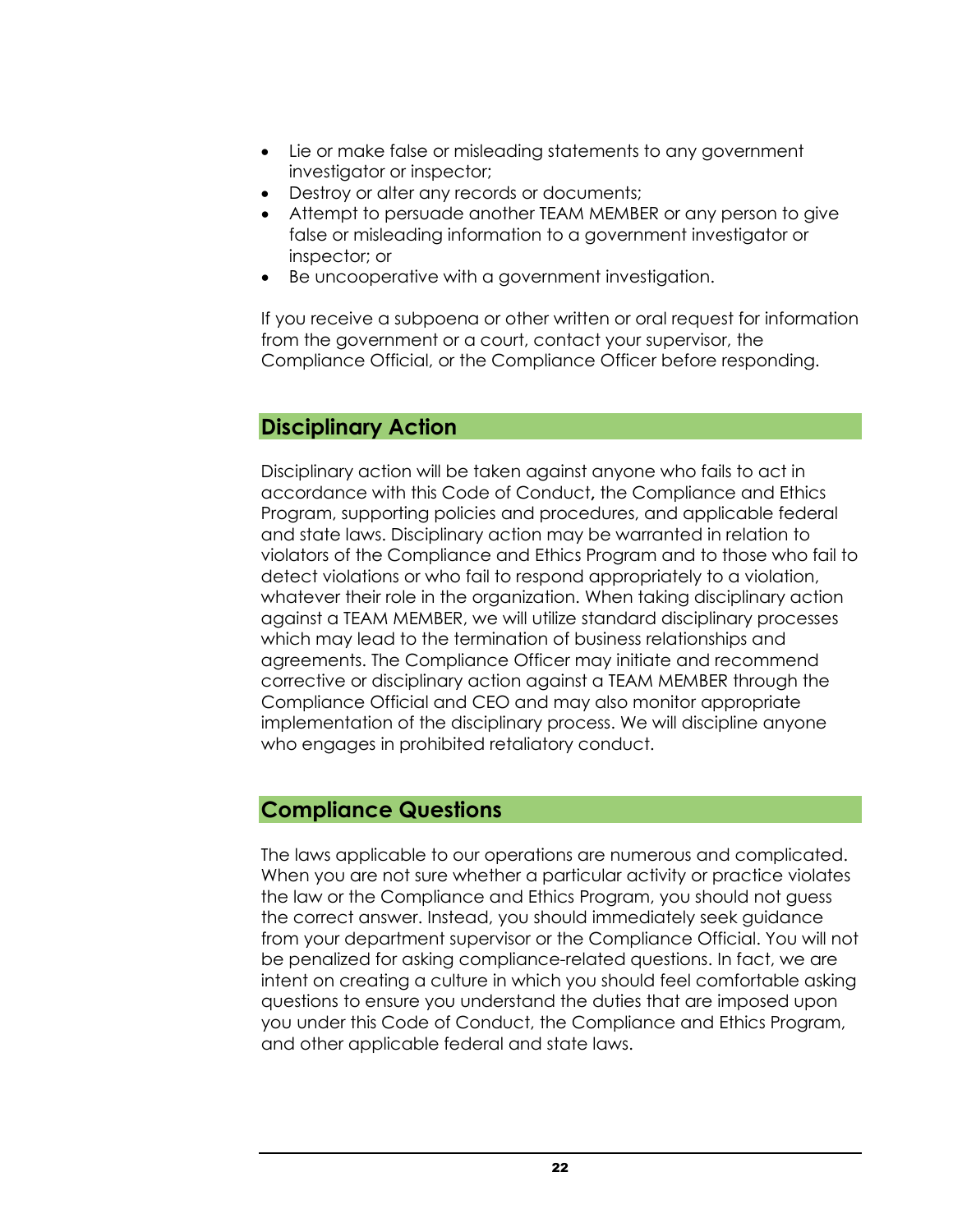# <span id="page-25-0"></span>**Conclusion**

**he Compliance and Ethics Program is critical to Menno Haven's continued success. You are crucial in ensuring the integrity of Menno Haven. The Code of Conduct and the Compliance and Ethics Program set standards for the legal, professional, and ethical conduct of our business. Some key points to remember are:**  T

- **Menno Haven and all of our TEAM MEMBERS are committed to personal and organizational integrity, to acting in good faith, and to being accountable for our actions.**
- **The Code of Conduct and the Compliance and Ethics Program prepare us to deal with the growing complexity of ethical, professional, and legal requirements of delivering healthcare in the CCRC environment.**
- **The Compliance and Ethics Program is an ongoing initiative designed to foster a supportive work environment, provide standards for clinical and business conduct, and offer education and training opportunities for TEAM MEMBERS.**

**he success of the Menno Haven's Compliance and Ethics Program depends on our commitment to act with integrity, both personally and as an organization. As a TEAM MEMBER, your duty is to ensure that the organization is doing everything practicable to comply with applicable laws. You are expected to satisfy this duty by performing your responsibilities in accordance with professional standards, the regulations guiding our business practices, and our policies and procedures.** T

> **Compliance Official Roger Beins 717-262-1012**

**Your Compliance Officer** Karla Dreisbach, CHC, CHPC 215-646-0720

#### **Toll-Free Compliance Line**

**1-800-211-2713**